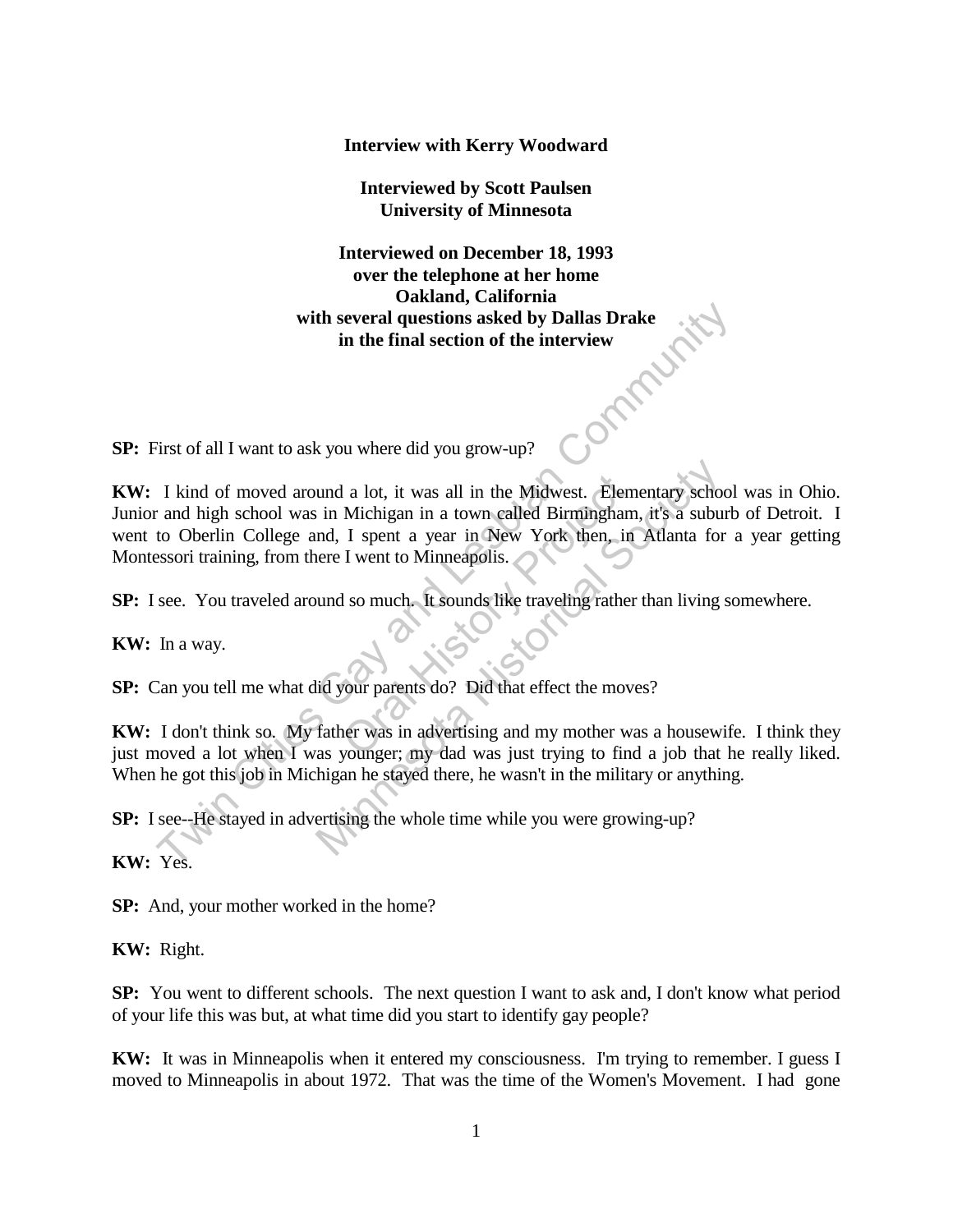and visited the women's bookstore. My friends were kind of into the Women's Movement, not in an organizational sense but, in the way we were living our lives. At one point I was dating men and I was living with a man when I came to the realization that I was a lesbian. I was living with him for almost a year and a half. I was just very depressed and my life didn't seem to be working for me. I had been in relationships with men, none of them seemed to work. I was basically unhappy and couldn't figure out what was wrong. I was to the point that I would think of suicide on a daily basis for months and months. During that period I was writing in a journal. I wouldn't read what I wrote, I'd just write a page or two and set it aside and then several weeks later I'd pick it up again but, I would never read the things I had written.

In 1974, I had read an article in the newspaper about the passage of the Minneapolis gay rights city ordinance. I remember thinking, "that's good those people need that." [laughs] But, somehow it struck me, it hit home in a way. Not too long after that I had started getting involved in the DFL [Democratic Farmer Labor Party]. I had gone to the precinct caucuses basically, just see what they were about and went on to the platform committee on the district level as an alternate. The guy I was living with was doing the same thing. He was going to the precinct caucus too, he was getting involved in the DFL in the same way. At one of those platform committees I met Steve. He would talk about what he was doing and the issue of gay rights, he was working for a specific plank in the platform. I just remember being very impressed by him and what he said. He seemed like a nice person, someone who was genuine about what he was doing as opposed to being in politics to seek power, fame, glory, etc. He seemed like a genuine activist. He was looking for people to help out with this organization which was called MCGLR (Minnesota Committee of Gay and Lesbian Rights). I approached him and said, "Would you be at all interested in a straight woman working with you?" He said yes so, I went to that--Oh, no what happened from there? <sup>14</sup>, I had read an article in the newspaper about the passage of the Minneapolis<br>nuce. I remember thinking, "that's good those people need that." [laughs] Bu<br>me, it hit home in a way. Not too long after that I had starte oral Historical Historical History<br>and the issue of gay rights, he was working very impressed by him and what he s<br>aine about what he was doing as opposed<br>eemed like a genuine activist. He was loot<br>was called MCGLR (Minnes

There was a forum he had organized with Phylis Lyon and Howard Brown. I got a mailing through the DFL for that because, I think they had sent it out to all the DFLers in Minneapolis and St. Paul for this forum they were having. I decided I would go. And, since Phylis Lyon had been the coauthor of the book Lesbian Woman I thought I would read it before I went. I started reading that and I couldn't put it down. Everything that book said seemed that it was written for me. It just brought my conscience to "maybe this is what is happening with me maybe, I'm a lesbian." I realized at that time that I needed to really think about it and do something about it. At that point, I went to the Lesbian Resource Center and talked to some women there. That's when it all jelled and fell into place and I realized that what had been going on with me is that I had been denying a major part of my being. At that point I went back and read that journal that I had written for the last year. It was filled with entries one after another of me thinking that maybe I was a lesbian. Each time I'd write "It's weird I never thought this way in my life, why am I thinking this now?" The next entry which would be two, three, four or five weeks later would say the exact same thing, which was "funny, think I've never thought of this before." [laughs] So, I realized I had been in a state of denial. From there I just got more and more involved in the gay community and my life seemed to make more sense to me and, I ended my depression. That's the story. same way. At one of those platform committees I met S<br>g and the issue of gay rights, he was working for a spec<br>being very impressed by him and what he said. He see<br>genuine about what he was doing as opposed to being in<br>see

**SP:** I wanted to find out, with the early contact with the gays and lesbians, can you describe that scene? What you saw when you were first aware, maybe not when you were first identifying it in yourself.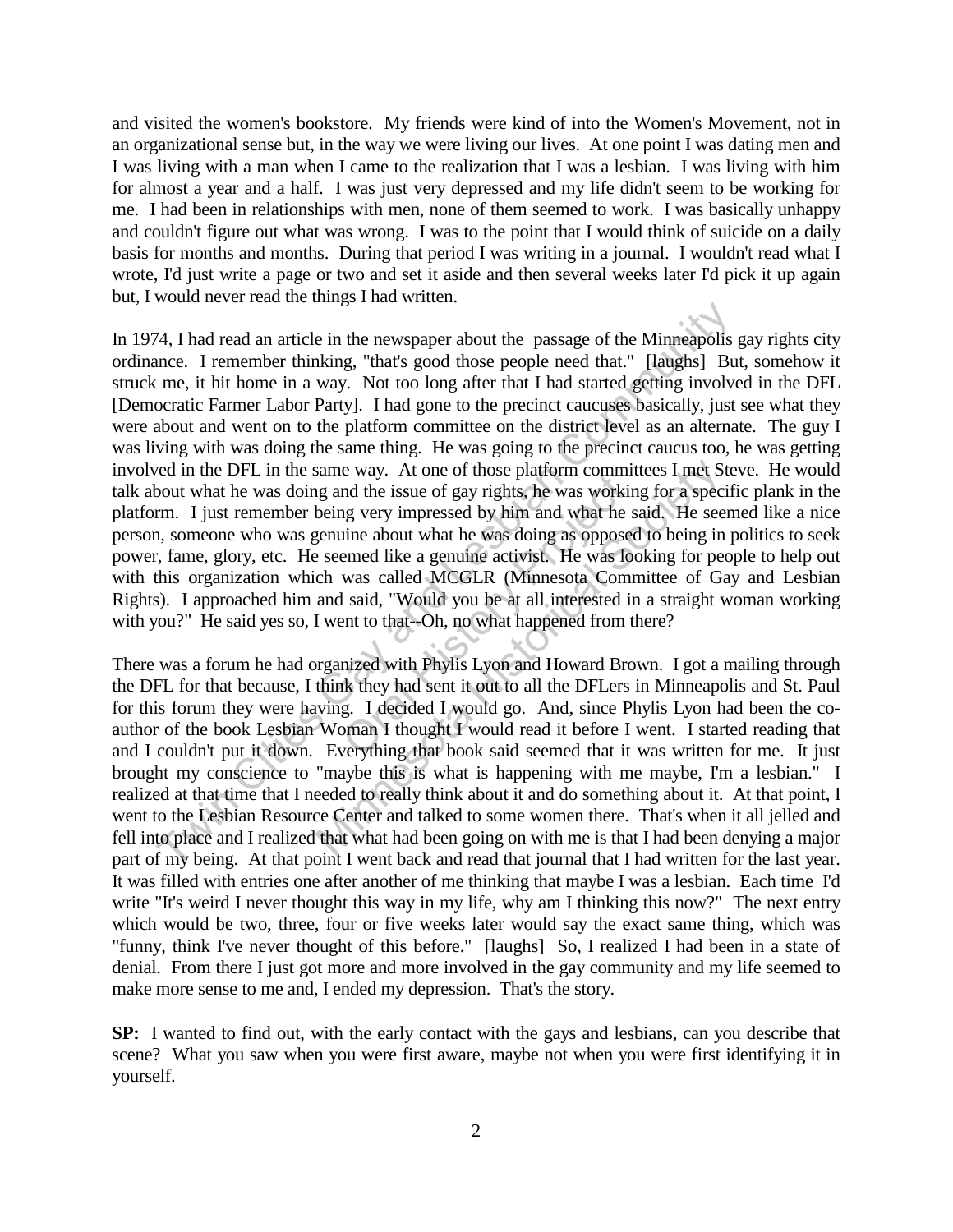**KW:** When I first came out in 1974, basically in Minneapolis I wasn't aware too much of what was happening nationally, it was what was happening in Minneapolis. The community was pretty separated in terms of women and men. Apparently, there had been initially some male (gay men's) organizations were somewhat open to women but, the women that had tried to join those organizations had felt they were pushed to the background and they weren't given much say. They weren't given much power within the organizations. The organizations were essentially gay men's organizations which functioned for gay men and women's roles were maybe not non-existent but, certainly not equal. As a reaction to that, women had begun to separate and develop their own organizations. This was happening nationally, it's just that my knowledge of what was happening on and organizational level was limited to Minneapolis although, similar stories were happening around the country.

Karen Brown and Cindy Hanson had started the Lesbian Resource Center. I believe that was the first center for lesbians that had a storefront on ground level. In other words, you could be walking down the street and you would see the words on the door "Lesbian Resource Center". That was the first one in the country that had the word lesbian on it, on street level on as it's door front. So, it was obviously a fairly brave or courageous act to set that up and to do that. The Lesbian Resource Center was set up as a place where lesbians could come to meet each other and to support each other and to talk about various issues, get information and to socialize as well. They had kind of weekly meetings. It was done all very democratically; any decisions that were to be made about the LRC were made at these weekly meetings. Whoever showed up at the meeting had a vote in that weeks decisions. There was a lot of volunteer work. I don't think anybody was paid, everybody pitched in and volunteered for whatever it took to keep the center open. izations. This was happening nationally, it's just that my knowledge of what variations. This was happening nationally, it's just that my knowledge of what do reganizational level was limited to Minneapolis although, simil The word resolation is, on situative courageous act to set that up and to do twhere lesbians could come to meet each issues, get information and to socialize all very democratically; any decisions that ly meetings. Whoever I had the word lesbian on it, on street level on as it's does the correct contraction and to do that. The Level contered contered to meet each other and ous issues, get information and to socialize as well. The all very de

In the lesbian community there were no lesbian bars but, there was the Townhouse where lesbians often went to meet each other. Another group which had split with the LRC by the time I came out. I think it was called the Minnesota Professional Women's Association.

**SP:** That was at about what time?

**KW:** Pardon?

**SP:** Was that in the early 1970's?

**KW:** Early 1970's. Maybe it was Minnesota Gay Women's Association. People called it MGWA so, I think it was Minnesota Gay Women's Association or Minneapolis Gay Women's Association. I don't know who actually created it. I think there were several women who had been a little bit disenchanted with the LRC because it tended to be younger women in their twenties and tended to be kind of hippie. The Gay Women's Association women tended to be what was then called older, which meant late twenties and thirties and they tended to be career oriented. The women in the LRC tended not yet have settled into any particular career. So, the women in the MGWA were a little more conservative and a little less hippie would be the best word for that time. They had formed their own organization and that was essentially a social organization. They had meetings I think once a month where they would get together at someone's house. They would have people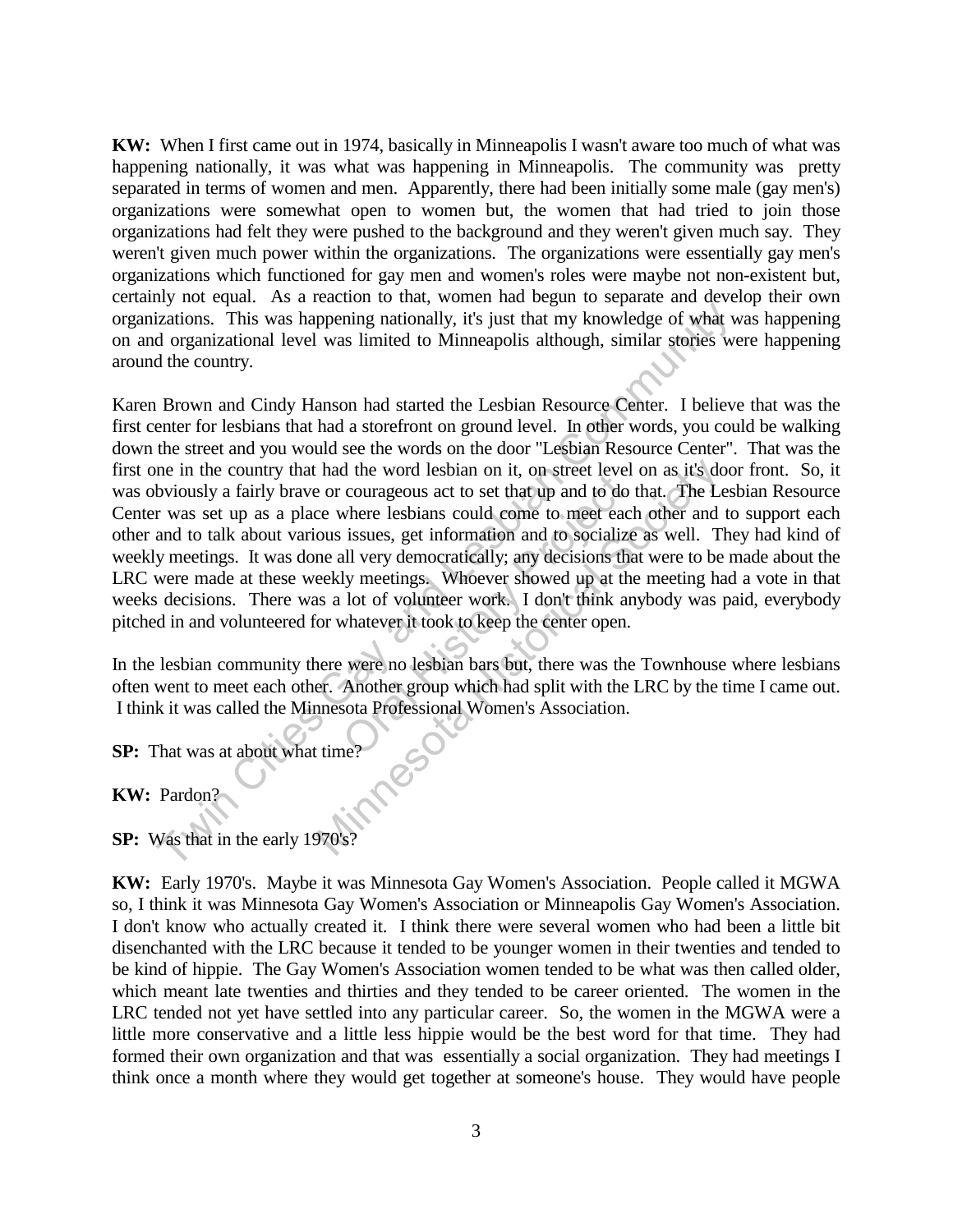speak or else there would be a topic were they would all discuss with one another. It was essentially a social group.

In terms of men's organizations, I really don't know that much of what preceded 1974 in Minneapolis. I know Jack Baker did his thing at the University, etc. But, I don't know too much about what organizations were doing what.

**SP:** I want to ask you that about the LRC. Did you know if any of those people came from the University of Minnesota?<br> **KW:** Which people?<br> **SP:** At the LRC. You said they were you University of Minnesota?

**KW:** Which people?

**SP:** At the LRC. You said they were younger.

**KW:** I don't think that any of the people at the LRC were from the University. There may have been some people there who were students at the University but, I can't remember anybody as being a full-time student. I don't believe there was anybody there who was working at the University.

**SP:** What other people do you remember from MCGLR, people who were active in it and went on to do more in the gay community?

**KW:** People who were in MCGLR at the beginning time? Allen Spear of course, Steve [Endean] , Jim Chalgren, Karen Clark, Janet Dahlem. No, Janet wasn't in MCGLR, Karen was. Eventually, Mary Hartman joined MCGLR but, she was not one of the very first. Karen was in that first board of directors that was put together for MCGLR, Karen was one of those people. There were people who stayed active and that first MCGLR board tended to be a very active group.--Oh, Mike Garetts was on the board. There were people who were active and stayed active within the organization but, in terms of people who went on to become politically active that are still active; the names that come to mind are Allen Spear and Karen Clark. I think Earl Metwall, who was on the City Council, was on that first board of directors for about a year or two. It was an attempt on Steve's part to get some straight people on the board who were politically active. Which people?<br>
At the LRC. You said they were younger.<br>
1 don't think that any of the people at the LRC were from the University. The<br>
1 don't think that any of the people at the LRC were from the University. The<br>
time st From MCGLR, people who was word<br>remember from MCGLR, people who w<br>ty?<br>GLR at the beginning time? Allen Spear<br>net Dahlem. No, Janet wasn't in MCGL<br>but, she was not one of the very first. For for MCGLR, Karen was one of thos believe there was anybody there who was working at the<br>you remember from MCGLR, people who were active in<br>unity?<br>MCGLR at the beginning time? Allen Spear of course, S<br>Janet Dahlem. No, Janet wasn't in MCGLR, Karen was in<br>E

**SP:** Can you tell me about D. J. Metzger? I read around 1979 she was in MCGLR but, I don't know if she was around before that.

**KW:** I don't think she was ever on the MCGLR board while I was in Minneapolis. Up until the time on the St. Paul initiative I don't think she was on the board.

**SP:** Could you tell me anything about B. J. ...

**KW:** [about D. J. Metzger] She was active in that group surrounding the LRC and then there was a lesbian group that sort of came out of the LRC called the Lesbian Feminist Organizing Committee because, the LRC was not a political organization. Some of the women who wanted to be political and, I don't mean political in the sense of party politics, I mean political in sense of changing society's views and changing the way society worked. It was much more direct action type politics.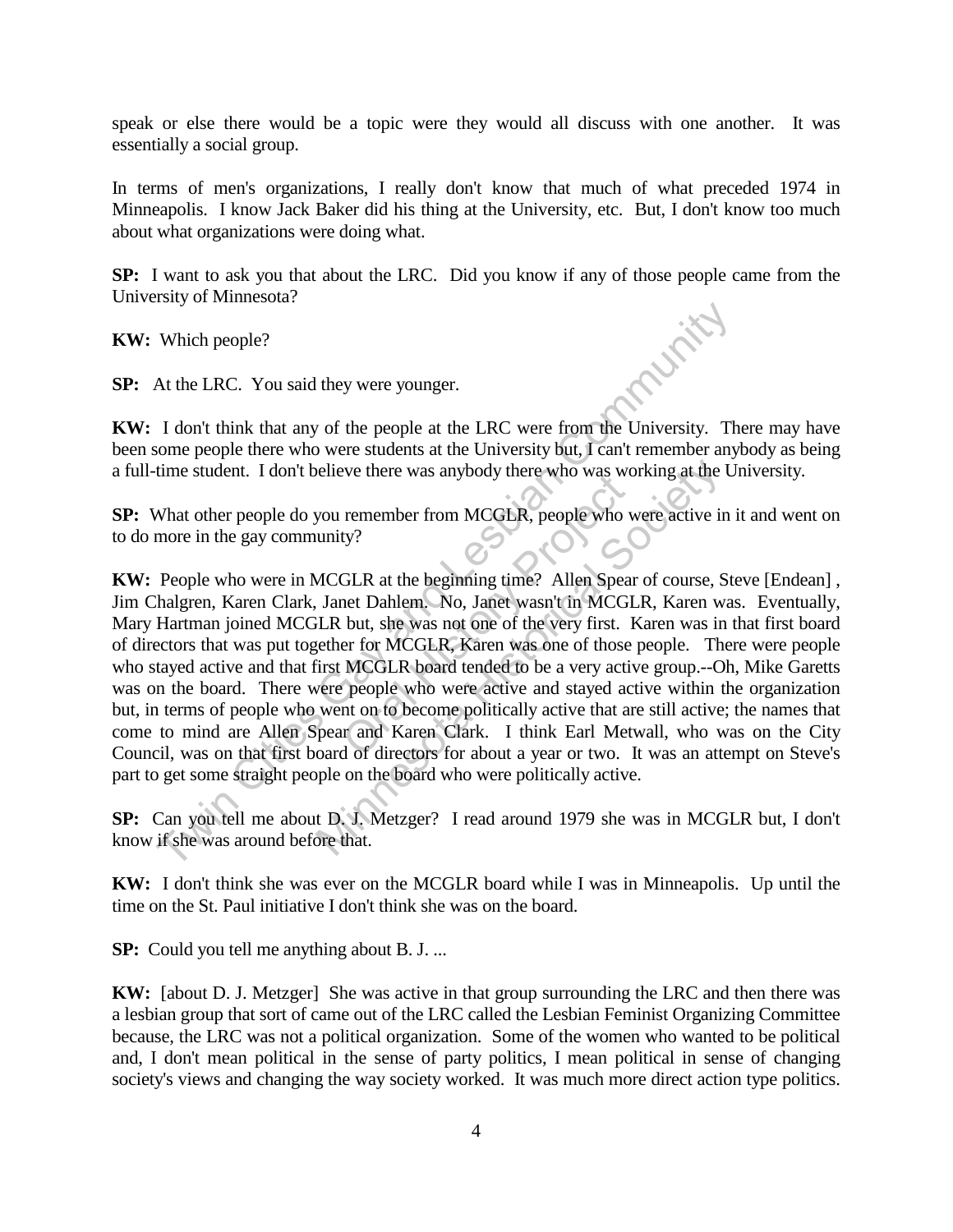That group was called the Lesbian Feminist Organizing Committee. Karen Clark was one of the key people in that group so was Patty Shamus and I think Karen Brown. I believe B. J. was eventually part of that group.

**SP:** That's B. J. Metzger?

**KW:** Yes, I think she was eventually part of that group. But, a lot of the more active women tended to be with the LFOC (Lesbian Feminist Organizing Committee) rather than MCGLR. The time period I'm talking about is 1975 or 1976 to 1979 or 1980, something like that.

**SP:** They weren't in opposition to one another, they were just different kinds of political organizations.

**KW:** They were different--There were people, women in LFOC who were very negative to the idea of any women working within the established political party system [I knew] because, part of what I did as the chair of MCGLR is I would connect up with other groups, particularly women's groups or women that I knew to let them know what MCGLR was doing and what was happening with the gay rights bill at the state legislature and how people could plug in and help. There were women in the LFOC who didn't want me speaking at LFOC and who didn't want LFOC to get involved at all in any way supporting what MCGLR was doing because, they felt that it was usurping women's energies to function in what was essentially a male political world; a world in which women were oppressed and a world in which women, as far as they could see, would never have any real power. Their sort of belief was don't get involved at all. What was important was for women to take control of their own lives and take their own power into their own hands. That was not my view of it and I don't think it was the view of the majority of the women in LFOC but, there were a few real outspoken voices in LFOC against LFOC getting involved in anyway with the legislature or with the City Council. They werent in opposite The exercy of the state of the state of the state of the state of the state of any women in LFOC who were very n fany women working within the established political party system [I knew] be and did of the legislature and how people could plus that the legislature and how people could plus that the speaking at LFOC and wh upporting what MCGLR was doing been function in what was essentially a male and a world in which w to let them know what MCGLR was doing and what<br>e state legislature and how people could plug in and he<br>didn't want me speaking at LFOC and who didn't wan<br>v supporting what MCGLR was doing because, they<br>to function in wha

**SP:** Some of those people, do you...

**KW:** I was just trying to remember who they were. I sort of blocked them from my memory I guess. I can't really say who was the main person. There were people in LFOC who were initially somewhat negative to the idea of LFOC or lesbians getting involved in this political system, who later changed their minds and got quite involved. One person I think of is Ann Rickman who I believe; but, you'd have to talk to her. I don't think at the beginning she really had much interest in working in the political system. Eventually, she went to law school, which obviously is a turnabout. I think Janet Dalhem was one of the people who initially was very hesitant for women to get involved; I think later she ended up in city politics or for the city government.

There were people who--Patty Shamus was not totally supportive of women getting involved in the political process but, she wasn't against it, it was more like she didn't want to get involved herself, I believe. [For] a lot of the women it was more that they didn't themselves particularly see any advantage for women working in the political system. Many of them like I said changed their minds later. There were a few really outspoken voices in LFOC that women should not get involved. It could be that my memory doesn't serve me that well because, a lot of those women did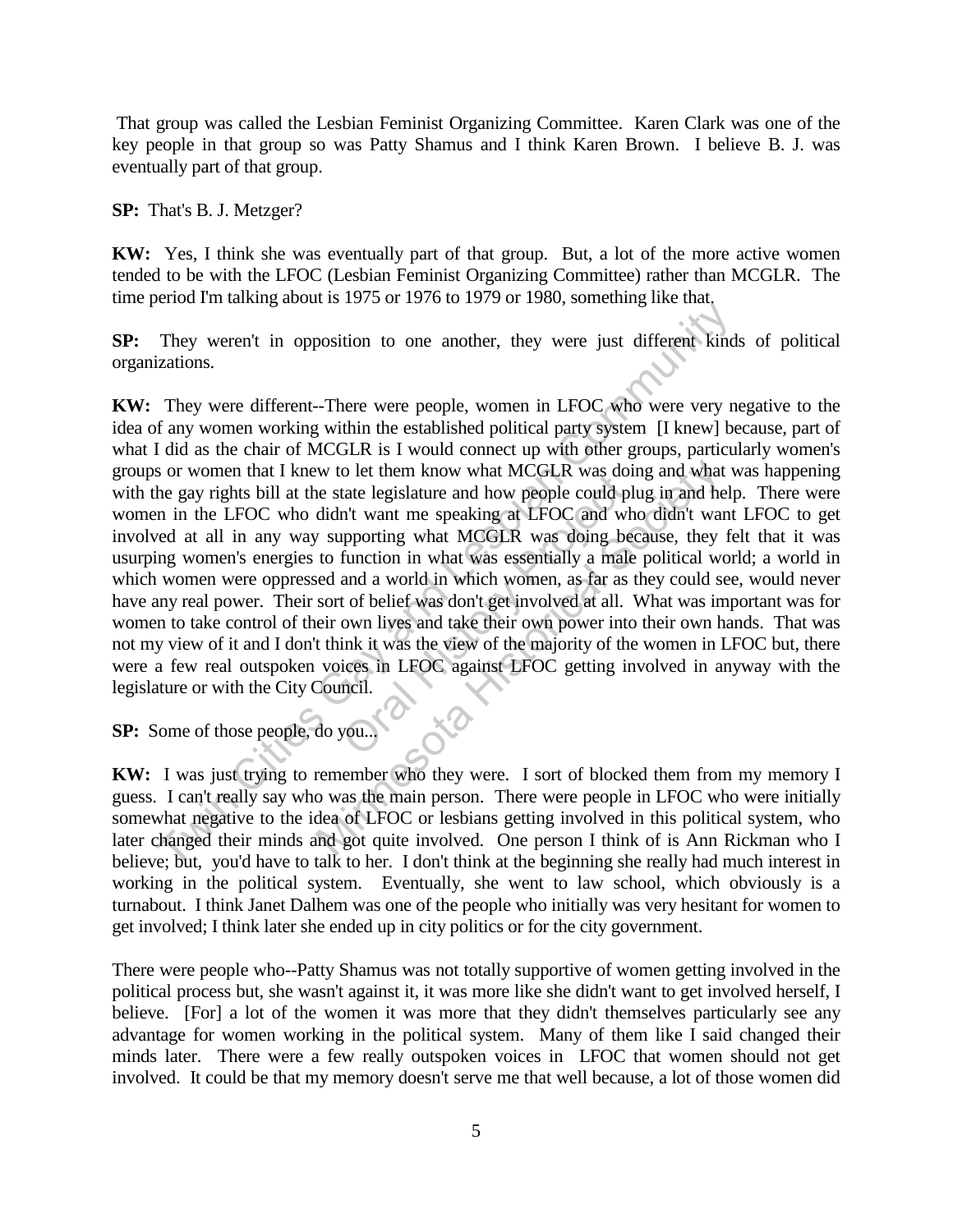eventually get involved [laughs] probably due to the St. Paul campaign. [pause] So, sorry no specific names come to mind.

**SP:** O.K. We just talked about some conflicts with gay men. What about the Women's Movement; straight women in particular? Were problems that came up on that side?

**KW:** There were, I think in general the straight women in the community--Minneapolis is a fairly liberal place and my impression was that in general there was support but, when it came to an organizational level that support was not always there. I remember there was a point when several of us had gone to a rally in Springfield, Illinois in favor of the ERA, and I can't remember what year this was. There had been sort of a call for women's organizations to send women down to Springfield to take part in this march and rally in favor of the ERA. It was to try to get Illinois to get behind the ERA. Several women's groups from Minnesota joined in on that. I think in Minneapolis there was some sort of coalition, as I recall, of different women's organizations that were working together to get as many different organizations to get their members to go to this rally. At some point, LFOC had been invited to be part of that. What ended up happening was that this whole group from Minneapolis went down. Everybody got on the bus. Several people on the group brought banners or various other insignia, t-shirts, etc. identifying their organization or who they were. The kind of thing you expect at any demonstration. There were several of us on those buses who were going down to Springfield who had our t-shirts on which identified us as lesbian. We may have had arm-bands and a banner. What happened was that Minnesota was supposed to be second or first in the demonstration. Then we got word back from the leadership, I think it was like the Illinois or Springfield National Organization for Women who was sponsoring this. Word got back to us that Minnesota would not march first, we were now going to march way in the middle and to the back unless, the Minnesota contingent got all their lesbians to take off their lesbian t-shirts and lesbian insignia and not march with the banner identifying lesbian rights. The group we had traveled with from Minnesota said they would not do that, they would not tell us not to march [that is] they would not tell us that we could only march if we didn't identify ourselves as lesbian. And, if that meant Minnesota would be back toward the end of the parade that would be fine. It ended up that the people who were running that did in fact do that. They said, "Fine, if you are going to let you march with us then you're not up front any more." [laughs] and some to a rally in Springfield, Illinois in favor of the ERA, and I can't remem-<br>and gone to a rally in Springfield, Illinois in favor of the ERA, and I can't remem-<br>ass. There had been sort of a call for women's organ both which the same of the control of the same of the same of the spin and a banner. What happened was that stration. Then we got word back from the stration. Then we got word back from the stration. Then we got word back neapolis went down. Everybody got on the bus. Severations other insignia, t-shirts, etc. identifying their organ and you expect at any demonstration. There were severa not o Springfield who had our t-shirts on which identi

**SP:** Kerry, I need to pause one second.

**KW:** The straight women in Minnesota had really backed us up. The other side of the coin is that there was the DFL Feminist Caucus. That was a number of straight women in the DFL; the leader Korrin Horbel, Peggy Spector and a number of other women. Originally, when Steve set up MCGLR had really wanted the DFL women's support. My understanding that Steve really wanted women in MCGLR was to show the women's caucus of the DFL that the gay men had the support of the women in the gay community. Interestingly enough, the DFL feminist caucus didn't want lesbians involved in the DFL feminist caucus.

Several things happened where myself and others in MCGLR felt that the DFL feminist caucus was very clearly antagonistic to having lesbians be a public part of their group. In other words; they wanted our support in terms of writing letters, giving money, etc. When it came to having open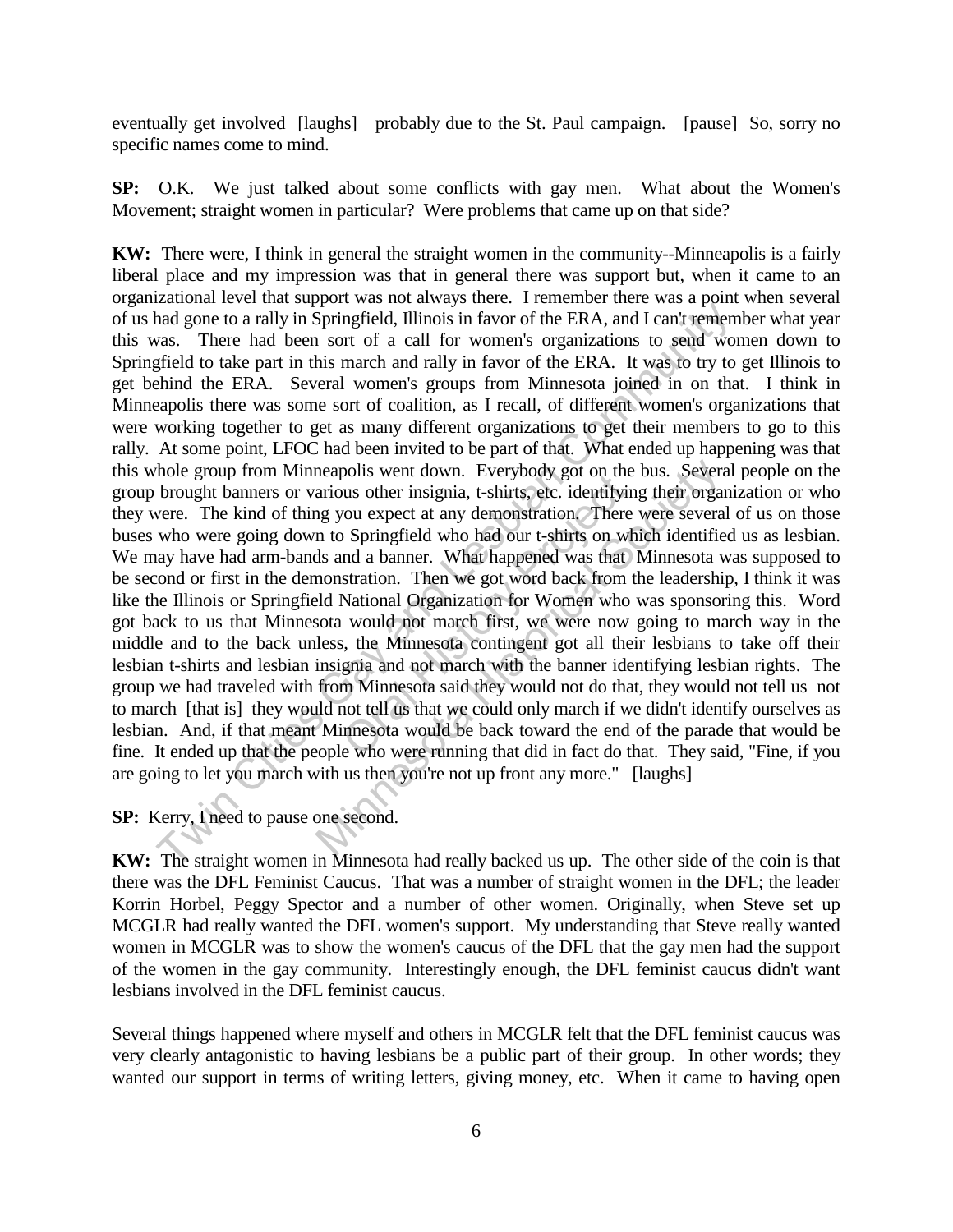lesbians on their decision making board or having open lesbians identify themselves as part of the DFL or leadership of the DFL feminist caucus, there were some incidents where it was very clear that they didn't want that. They would support us in terms of the civil rights for gay people but, they would not support the lesbians as being part of the organization. That was a whole different group of people than those on buses who went down to Springfield at the time. It was an interesting time but, when you ask about the women's organizations and the support of the straight women's community, it really depended from individual to individual and organization to organization. Korrin Horbel ended up after various discussions and her really looking at the issues of lesbians being one of the people who were really supporting lesbians being a visible part of the leadership of the feminist community.

**SP:** What organization was she in?

**KW:** She was the founder and leader of the DFL feminist caucus during the 1970's.

**SP:** I see. I don't know if I got this, the LFOC stands for what?

**KW:** Lesbian Feminist Organizing Committee.

**SP:** ...which was not into party politics.

**KW:** Correct.

**SP:** O.K. I want to ask you something about the agenda that you had when you first had when you went into politics. What was it? Politics.<br>
politics.<br>
mething about the agenda that you had w<br>
<br>
Pation?

**KW:** I personally or the organization?

**SP:** You personally.

**KW:** Personally what I wanted was equality for gay men and lesbians. I think part of that for me was that the black Civil Rights Movement had played an important part in setting my values for what was right and just. Following that was the Women's Movement and then the Gay Movement just kind of made sense after the Black and Women's Movements. I think it was also a way for me personally to make statements about being gay and about who I was, in a way I that I felt comfortable. I had never been a particularly radical, fringy person. I wanted to be accepted by the world and society for myself as myself and not some label that had gotten stuck on me. My own fear that I had over all my life of having that label on me, motivated me [seek] laws for another group that has been discriminated against and that discrimination is unjust, unfair and unfounded. It was in a way a platform to say that and it was something I genuinely believed. Essentially, that was the goal of the organization also; to put into law that it was illegal to discriminate. She was the foundation was she in:<br>
She was the foundation was she in?<br>
She was the foundation was she in?<br>
She was the foundation with I got this, the LFOC stands for what?<br>
Lesbian Feminist Organizing Committee.<br>
.which Example 1 and the Society of the Society of the American Society of the American Society of the Society of the Society of the Society of the Society of the Society of the Society of the Society of the Society of the Societ

**SP:** It sounds like without the movement you would not have gotten so involved with gay people and identifying that in yourself.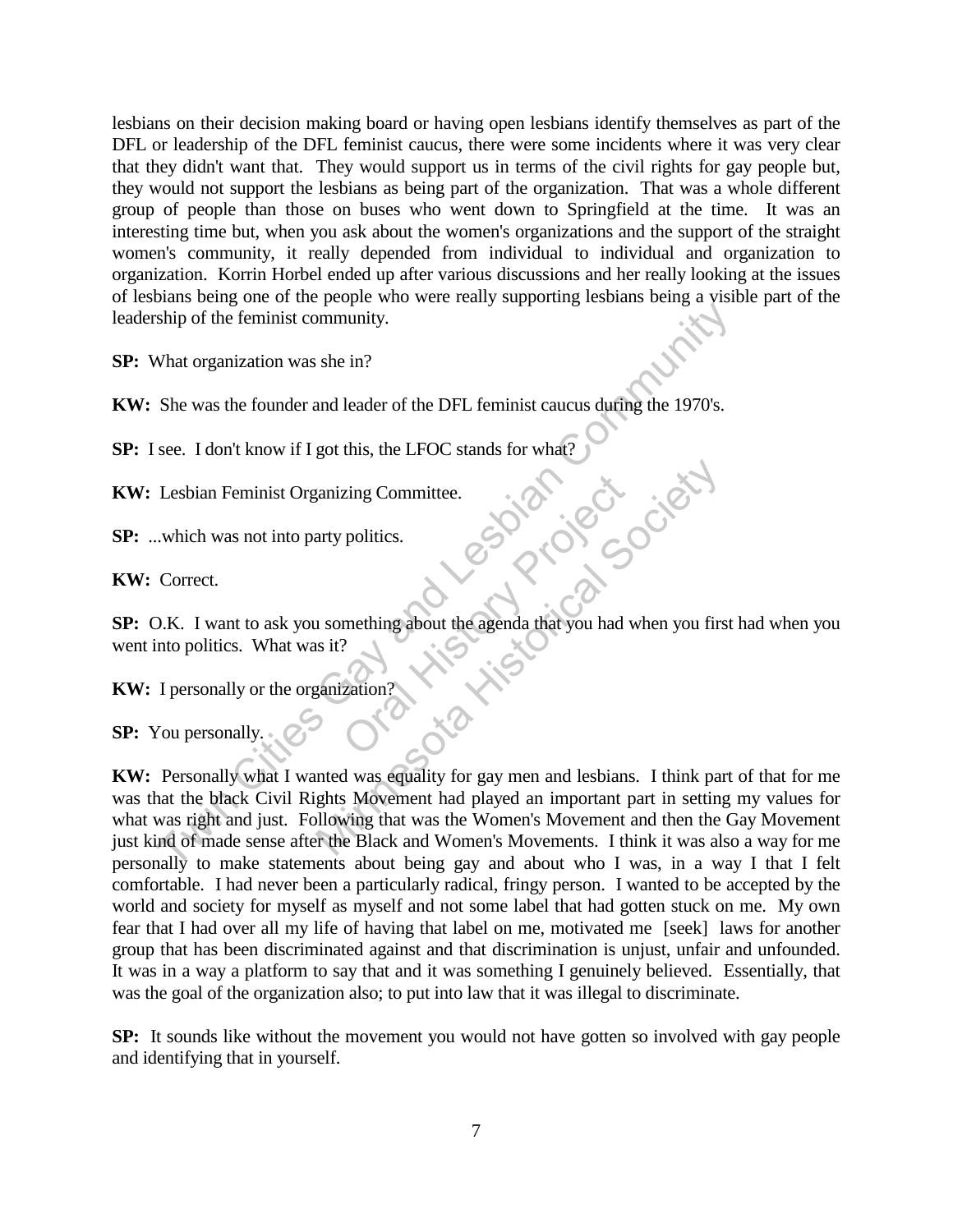**KW:** I don't know what would have happened to me personally without the movement. I don't know if I would have been able to come out of that denial that I had. I don't know if I would have ended up committing suicide, I think there is a very good chance I would have. Who knows. Would I have finally met a woman who would bring me out and connected me up socially with other lesbians and would have given me a place to be in the world. That certainly happened to other people, it had never happened to me. How does one figure out what would have happened otherwise. Obviously, the movement played a very important part in my life.

**SP:** As far as the aims of MCGLR and Steve Endean; did they match your own, did you see any difference?

**KW:** I think part of the reason I was so active in MCGLR was because, the goals of the organization and my personal goals were so close. I also believed there was a lot of room for direct action: demonstrations, marches, things which were not specifically legislative. I had always believed that legislation by itself would not change anything. I could help and was an important part of social change but, I didn't think that was the only thing that need to be done. I did get involved in other actions and did support other actions. Steve sometimes would get involved in other actions but, he was much more single focused on the legislation. He made sure that MCGLR always maintained that single focus and would not do anything unless it was directly in support of the legislation that we wanted to work toward or had some reason like coalition building that would eventually end up helping to move forward that legislation. I think his idea of keeping the organization so single focused was part of what made that organization effective. The goals of the organization were so clear and it allowed the organization to easily make decisions on what it was supporting and what it wasn't in terms of other organizations or demonstrations, etc. It was clear, easy and effective. Even though I would go and get involved in some other things form time to time, it didn't make me feel like the organization should have been involved in those things. Steve made sure that MCGLR would not get involved in social services. Even though, social services were very needed by the gay community, that was not the role of MCGLR. Ence?<br>
Think part of the reason I was so active in MCGLR was because, the<br>
race?<br>
Think part of the reason I was so active in MCGLR was because, the<br>
raciation and my personal goals were so close. I also believed there was and support official actions. Since solidation<br>more single focused on the legislation.<br>Socus and would not do anything unless is<br>o work toward or had some reason like c<br>move forward that legislation. I thin<br>was part of wha and did support other actions. Steve sometimes would<br>uch more single focused on the legislation. He made su<br>gle focus and would not do anything unless it was direct<br>ed to work toward or had some reason like coalition buil<br>

**SP:** I imagine that opened him and MCGLR to criticism from the gay community.

**KW:** I don't think it did because, the goal from the beginning was very clear. I think there were people who did not want to be involved in the organization because it was not doing what they wanted to do; social services work, direct action, etc. I did not get the sense that that was a point of controversy.

**SP:** Was there anything that you had differences with Steve in MCGLR that you felt were important?

**KW:** Initially there were some differences in the way that Steve had set up the initial board of directors. Men or women could be members of the board, there were no quotas. The then National Gay Task Force had moved to put in gender parity on their board so that there were equal numbers of men and women. I had suggested to Steve after having talked to several of the women who were interested in the organization, before the organization was completely set up [we thought] that MCGLR be set up with close to parity for men and women on the board. I think there were twenty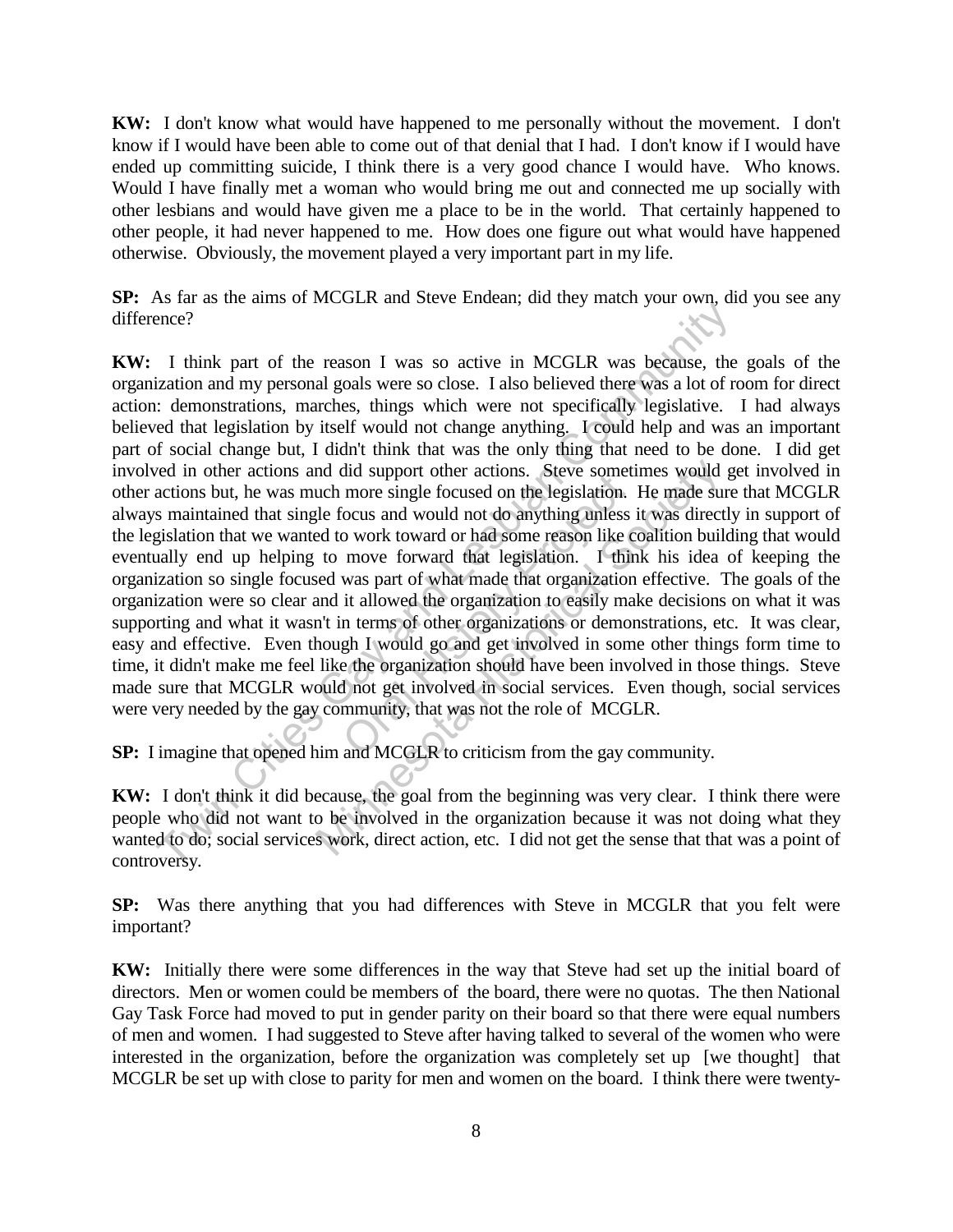one on the board and somehow close to half had to be equal numbers of women or men. Steve originally wasn't sure that we could find enough women who would be interested but, there were. I suggested that given that the number on the board was twenty-one that there be a majority of women on the board. That didn't go over very well at the beginning because, these were women who had been antagonistic to some of the men who were slated to be on that board because of the separatist movement and past ill feelings between some of the community's men and women. Some of the men felt that some of the women that were being suggested to be on the board were antagonistic.

There were a lot of nervous feelings about giving a majority to a group who they weren't sure were actually behind the goals of the organization. But, Steve agreed to it and convinced the men to go with it. It ended up working out really fine. A lot of the women who had once been somewhat antagonistic ended up having a better understanding of the gay men they had been working with. I think [they] realized that the men were willing to share that power made a huge difference in the women's attitude, interest in the organization and the ability of the women to function in a normal way, instead of feeling that they had to scream and shout to get people to listen to what they had to say. It ended up working out considerably well. I think it was one of the better decisions that the organization made; to make that equality of gender on the board. And, the men found out that the women weren't so threatening so, it worked out well. [laughs] That was a case in which Steve and I started out with a difference but, ended up totally agreeing with each other. were a lot of nervous feelings about giving a majority to a group who they wer<br>by behind the goals of the organization. But, Steve agreed to it and convinced the<br>t. It ended up vorking out really fine. A lot of the women

There were times when I thought MCGLR should be more involved in supporting other organizations or things they were doing. Steve maintained a single focus approach. I came to understand he was correct and that was exactly what the organization needed to do. I guess at the beginning I wasn't totally convinced but, I soon was. The one thing Steve and I never totally agreed on was the role of transsexuals and transvestites in the organization and the gay rights legislation bill should include language that would include them in the protected class. Steve had always felt that the bill was for gay people and, that transsexualism and transvestism was totally different than homosexuality and therefore need to be treated in another bill. He also believed that if they were included in the bill, the bill would not have any chance of passage. oral Historical Historical Historical Historical And, o, it worked out well, [laughs] That wat, ended up totally agreeing with each of nought MCGLR should be more inverse doing. Steve maintained a single f that was exactly but considerably well. I think it was one of the better de that equality of gender on the board. And, the men four as a case in vertex of the solution of gender on the board. And, the men four as a case in vertex but, ende

**SP:** I see.

**KW:** I had always felt that they were still a sexual minority of some kind. Even though the transvestites and transsexuals have a different kind of culture, challenges, lifestyle and issues than with gayness, to me it made sense to have it included all in one bill. I thought if you can't get it passed through the legislative process, somehow part of the bill can be amended and get something passed. We had difference of opinion on that. I always maintained that I did not think that the addition of transsexuals and transvestites was necessarily an end to the bill. Steve never felt comfortable with it so, as long as MCGLR it was never a part of the bill. That was probably the main thing but, it was nothing that kept us from working even though, it was controversial also, publicly in the gay community. I don't think it was to the extent that it tore apart the organization.

**SP:** Can you tell me of anyone within the gay community or sexual minorities who was in opposition?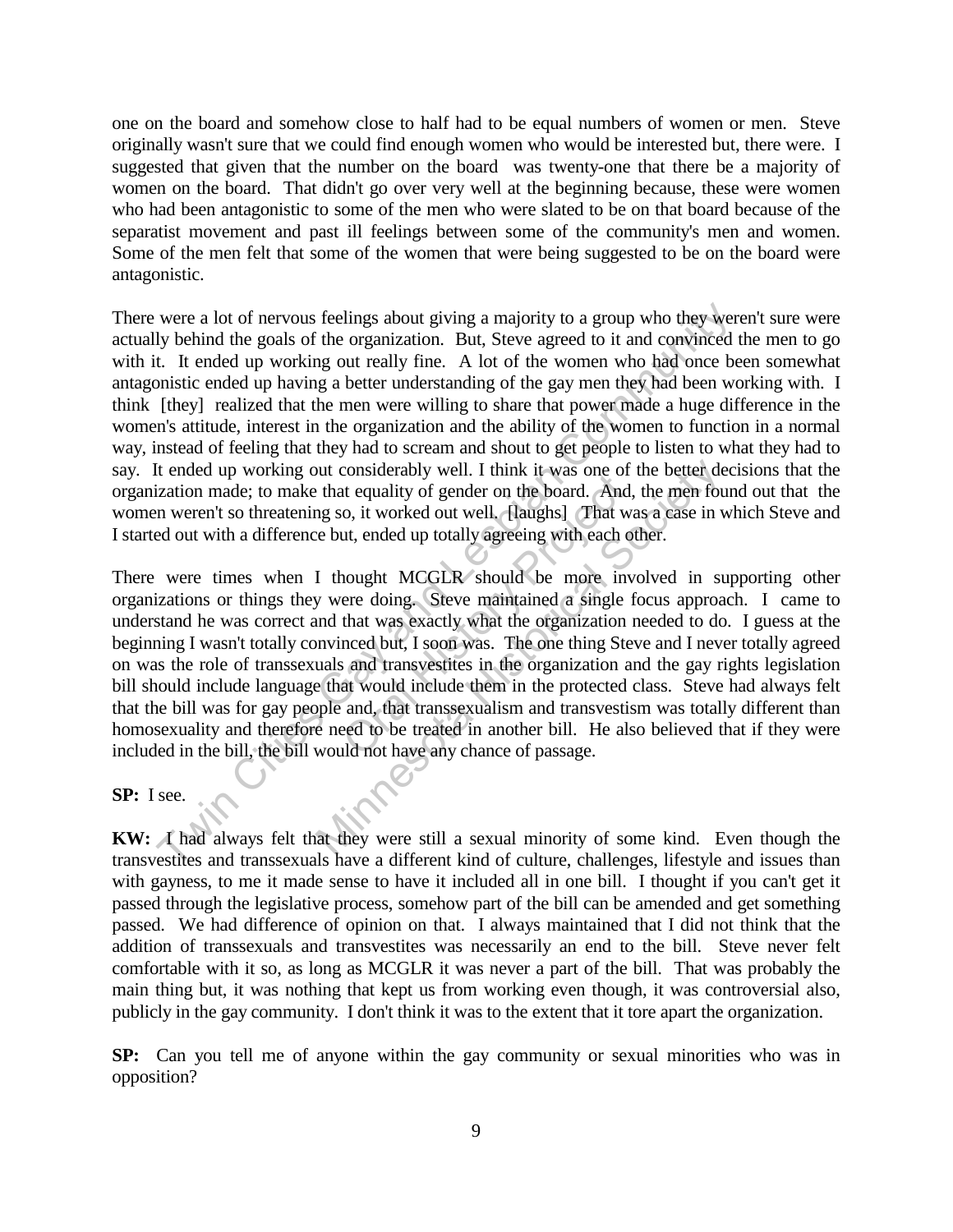**KW:** When I was there, the people who were speaking most loudly in favor of including transsexuals and transvestites in the state bill were Tim Campbell and Diana Slider.

**SP:** O.K. Do you remember Jack Baker and his interaction with MCGLR?

**KW:** Jack Baker and Mike McConnell thought that transsexuals and transvestites should be included in that bill. They also made many other statements which were opposed to various policies of MCGLR. Nobody in MCGLR or its supporters ever listened to Jack Baker. Even though, he would make public statements and there were occasions when we would meet with him, it didn't make any effect or difference. He was creating difficulties for MCGLR as far as meeting our goals and getting the support we wanted because, he was making public statements. The newspapers, T. V., radio, all the media had this image of Jack Baker being the spokesperson for the Minnesota gay community. If they wanted a quote or opinion, the first person they would go to was Jack Baker. By the mid 1970's Jack Baker was no longer representative of what most of the people in the gay community felt or believed so, he would make statements which were way off base from what most people were thinking. It was a great irritant because, you want the support of the media. When the media is printing quotes by somebody who doesn't represent anybody else that can be harmful. I can't remember the issues or exactly what he was saying, if I heard them it would spark my memory.

I do remember at one point in the late 1970's, when a number of leaders from various gay organizations in Minneapolis and St. Paul including: social service, political and I think religious organizations. Several of us called the press conference specifically to tell the press that we were representing all these organizations and that Jack Baker did not represent any of us. We didn't know how else to say to the press, "Listen, you're going to the wrong person." It did make a difference; the press did start coming to other organizations for opinions. Sometimes they would still get Jack Baker's opinions because, he was known to the general public. But after that, they realized he was not a voice they could use as somebody who represented the gay community in that city. In terms of Jack Baker functioning within the organization of MCGLR, he never did that. He may have in the very beginning trying to get a foothold in the organization but, he didn't have any power within the organization at any point of time. He sort of disappeared, except for these public statements from time to time. by a realization of the means of the set all the set all the set all the set all the set all the media and get and getting the support we would in the word comparison. It was creating difficulties for MCGLR as fagners, T. g. It was a great final because, you wanted by somebody who doesn't represent<br>issues or exactly what he was saying, if<br>in the late 1970's, when a number of<br>ind St. Paul including: social service, po<br>alled the press confere king. It was a great irritant because, you want the supportune supportively who doesn't represent anybody where issues or exactly what he was saying, if I heard then int in the late 1970's, when a number of leaders from is

**SP:** I have a question that it is just a name of a church and I don't even know if it's a church. It's called the Church of the Chosen People. Do you know anything about it?

**KW:** I think that was Jack Baker's "church" and he or it ran some ads in a local paper, it may have been the gay paper at the time. I just remember there was an ad to try and get people to come to their meetings or whatever. I don't remember what the ads said but, I remember there was some talk in the community that, and I've never had this verified but, fist-fucking was one of the initiation rights into this "church". I don't know if that was people's total disgust with Jack Baker which created that or, if in fact, that was going on. That's absolutely the only thing I know about that.

**SP:** At what time did you hear of it?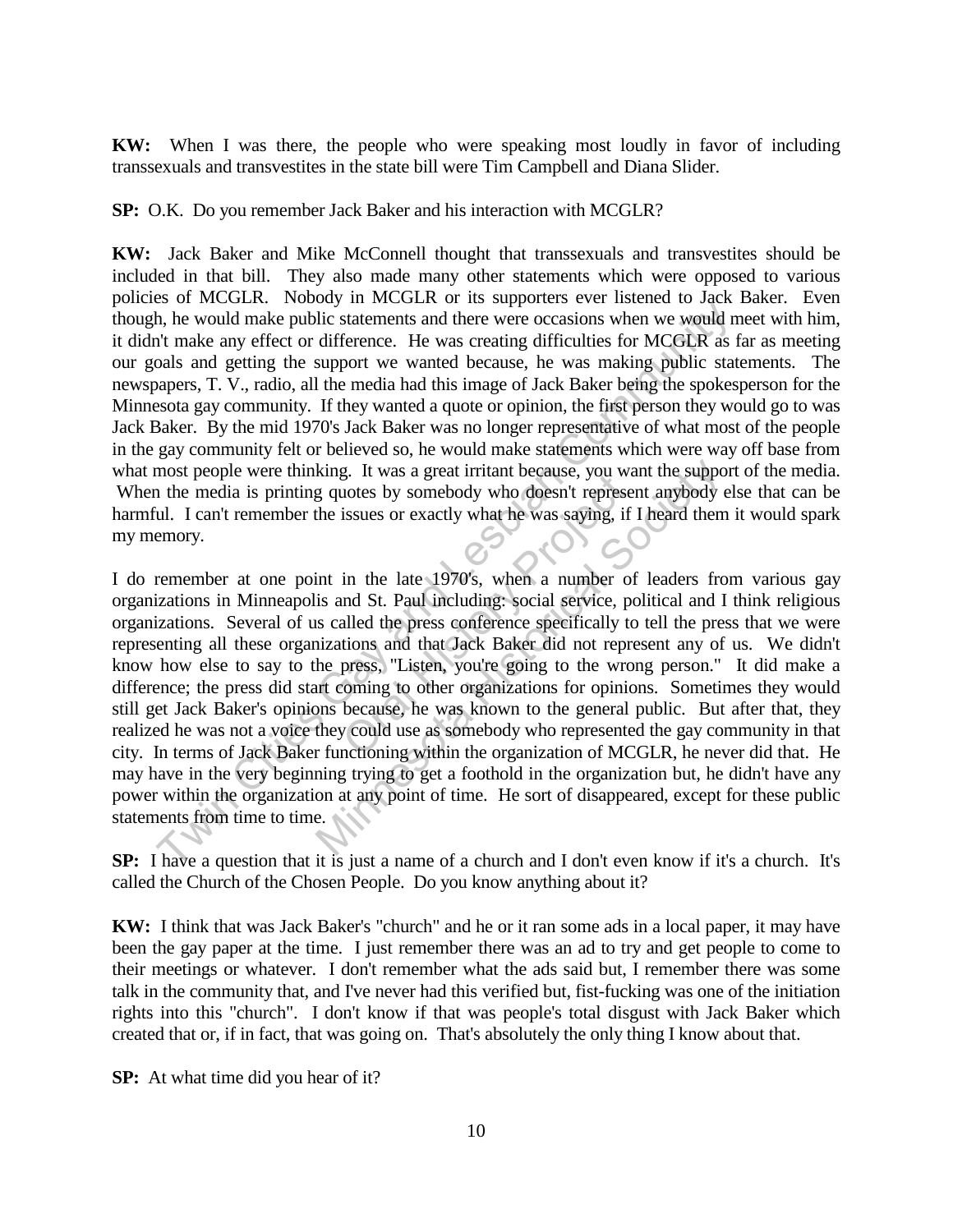**KW:** It must have been 1977 or 1978.

**SP:** It wasn't real early.

**KW:** No, it wasn't real early that I had heard of it. I didn't think it had too much of a following. During the St. Paul campaign, Jack Baker had come out in favor of repealing the St. Paul gay rights. He was advocating people to vote for repeal. This is obviously a person who does not represent most of the gay community was voting for it.<br> **KW:** What?<br> **SP:** ...or, they were not most of the gay community.

**SP:** Especially when most of the gay community was voting for it.

**KW:** What?

**SP:** ...or, they were not supporting...

**KW:** Virtually everybody was voting against the appeal. It was like if you wanted to be in favor of gay rights you voted "No" because, the initiative was to repeal the ordinance. Jack Baker was telling people to vote in favor of the repeal.

**SP:** Why do you think he did that?

**KW:** What was motivating him psychologically, logically or illogically, I have no idea. What he said was that if people thought there was protection for gay people, how did this go, then gay people would no longer fight for their rights. It was something to the effect that even if there was a law there wouldn't really be any protection and people would be lulled into complaisance by it. Therefore, [he thought] what should be done was to get at the law so that gay people would stay angry or something. The sum of the gay community was voting for it.<br>
What?<br>
Contains and the gay community was voting for it.<br>
What?<br>
Contains and the gay community was voting for it.<br>
Virtually everybody was voting against the appeal. It was voting against the appear. It was like it is<br>cause, the initiative was to repeal the c<br>f the repeal.<br>hat?<br>m psychologically, logically or illogicall<br>there was protection for gay people, how<br>rights. It was something to the We vas voting against the appeal. It was like if you wanted<br>because, the initiative was to repeal the ordinance.<br>In or of the repeal.<br>Id that?<br>In proposicially, logically or illogically, I have no<br>ent there was protection

**SP:** Did his opinion surprise you?

**KW:** It did. I knew he had some pretty strange opinions but, that kind of blew me away. [laughs] All I can think of is maybe he wanted to stand out and be different than everybody, he had to claim a place for himself somewhere and that would bring him attention, maybe he actually believed it. I could understand somebody saying,"let's not push for an ordinance", if there were no laws on the books at all protecting people from discrimination. I can understand some people's view that if you then get a law on the books, people will think that people have some protection but, people are still going to be discriminated against and those laws never work anyway. I don't believe that but, I can see how somebody might believe it and might therefore not want to put any energy behind creating an ordinance. But, once there is a law on the books that protects people and to support taking that support away as a way of making that group stronger is insane. I think virtually everybody else felt that way and, when Jack Baker came out with his statement that everybody should vote to repeal that gay rights ordinance in St. Paul that was the end of anyone ever going to him for an opinion on anything related to the gay community in Minnesota. It was so off the wall that how could his statements or opinions ever be respected after that.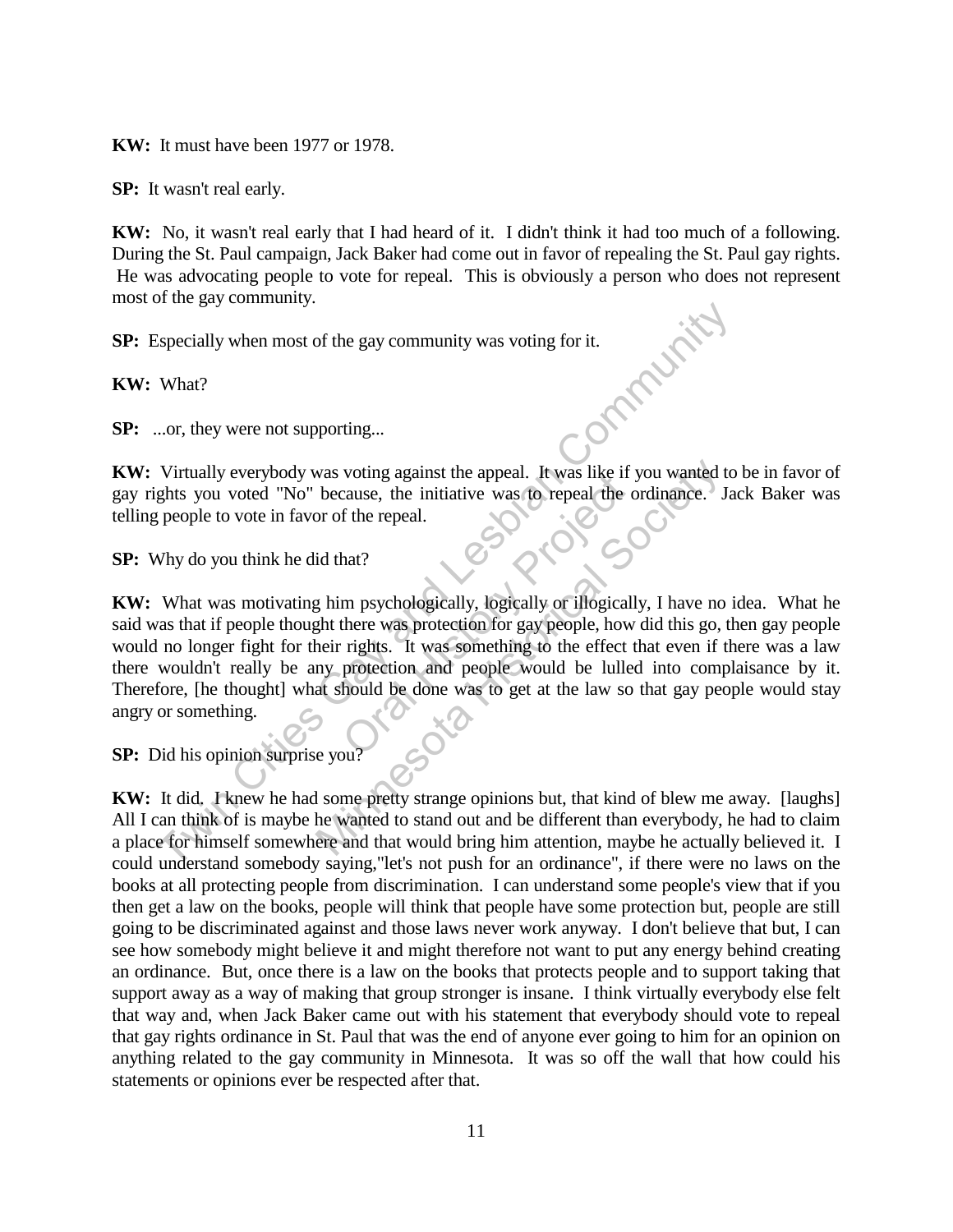In conjunction with that and his drive to get people to vote the wrong way on the ordinance, I had heard that part of the group the Church of the Chosen People Baker did in fact have some loyalist who were part of that group who stayed with him on that issue. I don't know how many, who or what brought them into following him at that...

**SP:** Could you tell me more about the repeal of the St. Paul ordinance and what you did? Were you living in Minneapolis at the time?

**KW:** I wasn't living in Minneapolis at the time. The St. Paul ordinance took us all by surprise. The Anita Bryant thing happened in Dade County and that ordinance had gone down in defeat. Steve Endean had gone down, volunteered and helped out the gay community in Dade County as a volunteer. I don't think he was involved in the decision making group of the campaign fighting against repeal in Dade County. He did get some experience on that type of campaign down there. He came back and got some information that there were people from the right-wing, and probably from the Anita Bryant people, who were trying to get the Minneapolis ordinance repealed. They found out that they could not repeal the Minneapolis ordinance because, there was some law that once an ordinance is in effect the only way to repeal it would [be before a period of about] something like six months to a year. They gave up and the City Council was firmly behind keeping the ordinance so, there was nothing they right-wing could do to repeal the ordinance in Minneapolis. I want living in Minneapolis at the time. The St. Paul ordinance took us a<br>Tukan Hyant living in Minneapolis at the time. The St. Paul ordinance took us a<br>Endean had gone down, volunteered and helped out the gay community

They [the right-wing] went to St. Paul. Again, it was Steve who first heard this, I'm not sure who he heard this from. These same people trying to repeal the St. Paul ordinance. In St. Paul there was a similar time limit (six months or a year) to repeal a law that had been passed by the City Council through the voters. The only way to do that was within a certain time limit. That time limit had been in effect for three and a half years. What they did instead was use the initiative process. Ordinarily, the initiative process is used to create a new law, not to rescind an old law, it's to create a new law through a public vote. I thought that would keep the St. Paul ordinance safe but, it didn't because, they claimed the new law they were creating was a new law to repeal an old law. Somehow the courts went along with it that, you could in fact use the initiative to rescind an old law. I'm still not sure of the legality of it. But, there seemed to be some much overwhelming controversy in St. Paul over the issue, at the time. The courts didn't want to get involved in it and they tended to go with public opinion. In any case, it went ahead as an initiative. who were trying to get the Minneapolis<br>repeal the Minneapolis ordinance because<br>t the only way to repeal it would [be<br>year. They gave up and the City Counci<br>nothing they right-wing could do to<br>to thing they right-wing coul ble, who were trying to get the Minneapolis ordinance<br>ot repeal the Minneapolis ordinance because, there was<br>fect the only way to repeal it would [be before a pe<br>o a year. They gave up and the City Council was firmly<br>was n

Steve had been the main person in bringing this to the attention of the gay community, pulling together a planning an attack, a strategy, organizing a meeting through MCGLR. It was MCGLR which was the organization that called a community-wide meeting in St. Paul for all gay and any people in St. Paul to come together and to find out information about what this initiative was and then create a campaign organization to fight against the repeal. Out of that meeting came the St. Paul Citizens for Human Rights. I had been asked to be the manager of that campaign. Steve should have been the manager, he had done all the advance work on it and he had the strategy and know how. But, over the years he had developed a few enemies in the gay community, in the sense that they didn't want him to be in charge of the campaign. He asked me if I would be willing to do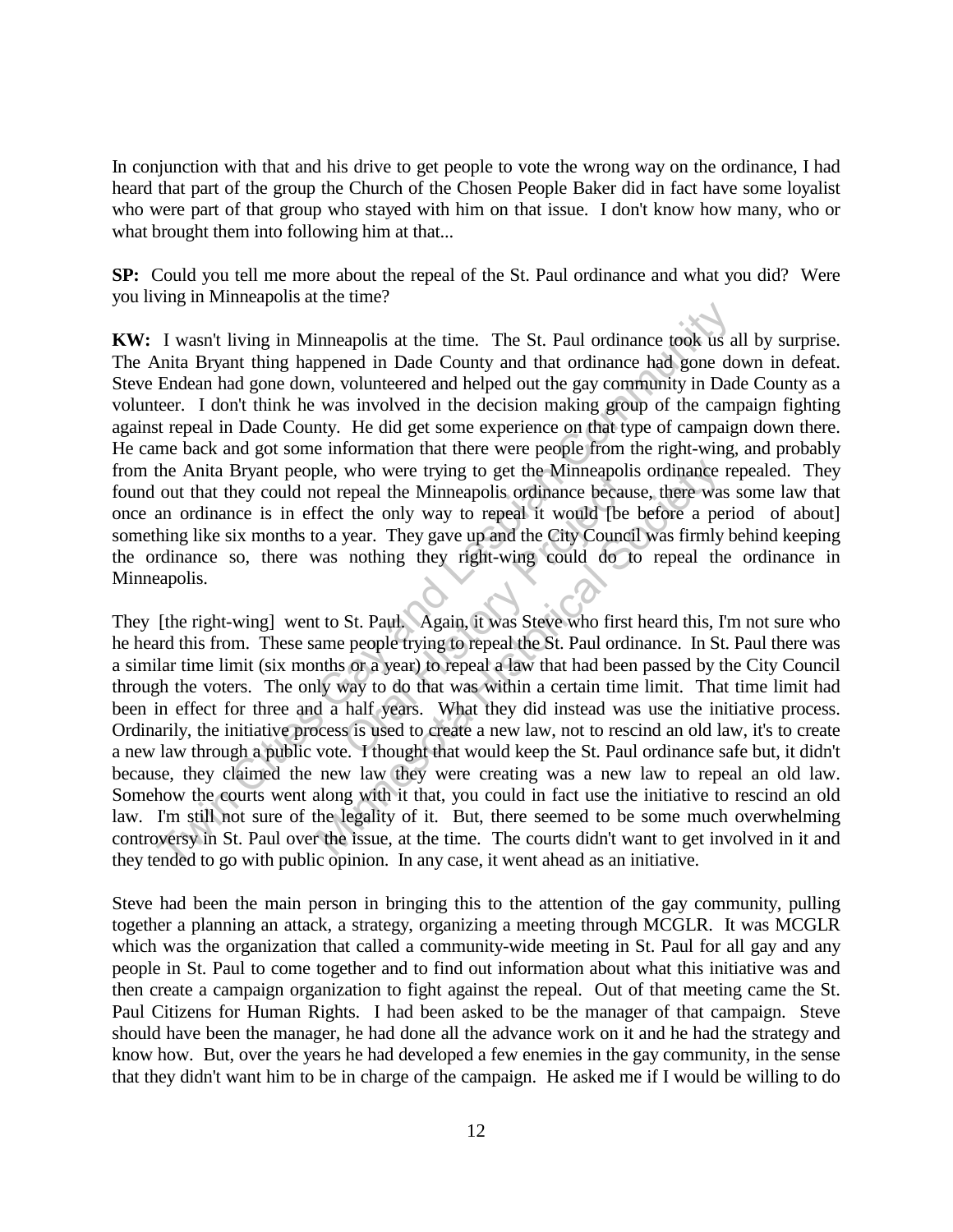it. I said I would if there was support from the community and he would support me with his know how because, I didn't really have the understanding of the strategy in a campaign that Steve had. He had more experience than I did and, I need that experience to manage the campaign. That was agreed to and I got a lot of support. What happened was that I was the manager of the campaign and Steve was the assistant manager but, it worked out to be that we worked more like comanagers. I did a lot of the field organization and the work of keeping the community together and community relations. Steve did the fund raising and strategy work.

I don't know what other specifics you want. I could talk a long time about the St. Paul campaign but, I need more specifics.

**SP:** What was some of the impact on the gay community after this passed in St. Paul specifically?

**KW:** The impact I saw during the campaign was that it was a great unifying force in the community. Organizations and people who had not coalesced were working side by side, hand in hand, equal numbers of men and women working together, truly unified. The only people who weren't part of it was the few around Jack Baker and a few around Bob Kunst, a guy who came up from Florida. Those were small numbers virtually, everybody seemed to be working together on the campaign.

After the campaign, the defeat, my sense was that the community pretty much fell apart. People weren't sure where to go next, what to do next in terms of organizational goals, supporting one another. There was a man who had been beaten to death on the head with a lead pipe by some antigay man. People had their car tires slashed outside gay bars in St. Paul. Stuff that would happen from time to time but, not as often and not with the viciousness that was happening after the St. Paul campaign. It was as if that vote had given license to anti-gay violence. The organization of the St. Paul ordinance (St. Paul Citizens for Human Rights) was closed so, that was no longer available as a unifying force. Obviously, if the St. Paul ordinance had been repealed there was no chance of getting anything passed for years in the state Legislature so, MCGLR's goals were, in a sense, hopeless at least for several years. [The question for MCGLR] What do you do in the interim until once again there is a chance for passing that kind of legislation. I think there was generally a feeling of possibly depression, an immobility in the community. It was definitely a time that was right for new leadership to come in forward and bring in new goals and actions. It was about that time B. J. [Metzger] started getting more involved after that campaign and at that time were there was a void that really needed to be filled. The impact of the impact on the gay community after this passed in Sc. Paul s<br>The impact I saw during the campaign was that it was a great unifying<br>unity. Organizations and people who had not coalesced were working side b In humbers virtually, everybody seemed<br>
, my sense was that the community pret<br>
, what to do next in terms of organizat<br>
had been beaten to death on the head wi<br>
tires slashed outside gay bars in St. Pau<br>
often and not wit small numbers virtually, everybody seemed to be work<br>feat, my sense was that the community pretty much fel<br>ext, what to do next in terms of organizational goals,<br>who had been beaten to death on the head with a lead pip<br>car

**SP:** That's B. J. Monroe or Metzger, I get mixed up.

**KW:** I think it's D. J. Monroe and B. J. Metzger.

**SP:** I can check. That's what I have written down. And this is B. J.?

**KW:** Actually, both of them together.

**SP:** Did you see any evidence of people taking that feeling of immobility and doing something with it like either staying or leaving St. Paul?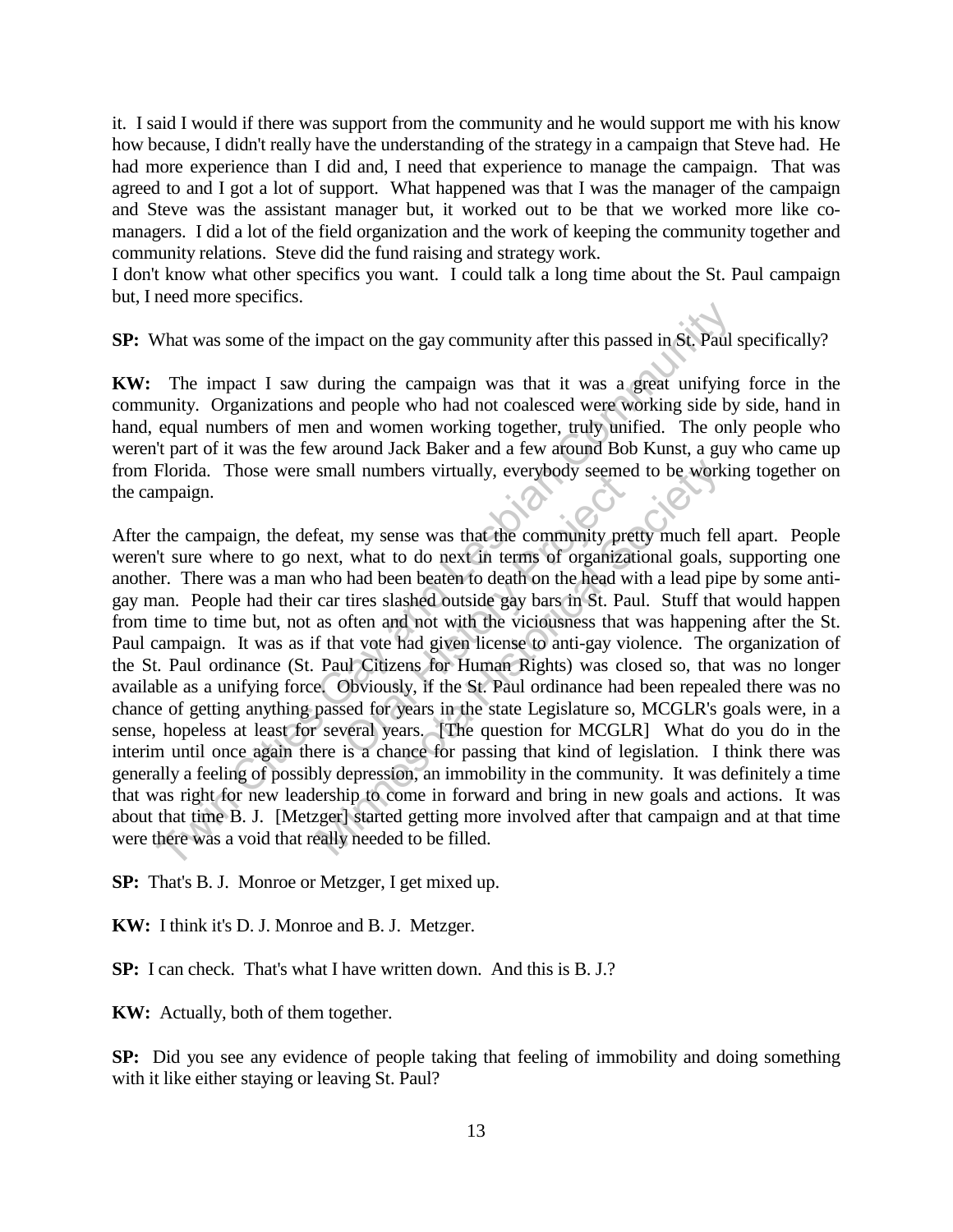**KW:** A lot of people stayed and I don't know what they did. Some people left. Steve moved to Washington. Larry Bye, who had been very involved in the campaign and been one of the founders of MCGLR left and came out to San Francisco. Kevin Mosser, Larry Bye and Steve had gone around the country talking to other groups around the country about possibly doing a march on Washington. This is right before Harvey Milk started talking about doing a march on Washington. What Larry, Kevin and Steven were hearing for other local leaders around the country was that the country was not ready for a march on Washington. They eventually gave up on the idea and it was picked up again after the assassination of Harvey Milk; that's when I think the march idea started going. They were definitely looking for something to mobilize the community and nation against the attacks by the right-wing. That time didn't seem right. It was after that trip around the country that Steve went to Washington. Eventually, Larry San Francisco, Kevin stayed in Minneapolis. I stayed in Minneapolis trying to do something with MCGLR and was unable to refocus the groups commitment and action. We tried a few local things; a couple local ordinances that we looked at, feeble attempts. One was in Golden Valley was one but, they didn't go anywhere and it was clear that the public wasn't ready for it. Eventually, a year later I left came out to California.

## **SP:** Were you a director for the Human Rights Campaign Fund?

**KW:** While I was still in Minneapolis Steve had started resurrecting the Gay Rights National Lobby. It had been started by David Goodstein and then he kind of got out of it and dropped it. The organization had fallen by the wayside and was essentially defunct. Steve resurrected it and was working as its executive director. I went to California and, after I working as a pre-school teacher for a while, Steve asked me if I would move to Washington and co-direct the national lobby with him. I declined to do it, I wanted to stay in California. What ended up happening was another thing Steve had been thinking doing with the GRNL was to start creating regional offices. He wanted a regional office for the lobby on the West Coast. He hired me as the field director on the West Coast office of the GRNL. What I did was set up an office that served the western states and, worked as a contact person for different people on the West Coast, and to have a West Coast presence of this national organization. While I was doing that, Steve had created the Human Rights Campaign Fund as a pact that was connected to the GRNL. It was a separate organization but, it was part of this family of organizations he was creating. There are a lot of other groups do this; there is a political group that does direct lobbying, there is a political action committee that raises money and gives it to candidates, an educational fund that was tax deductible (that was the Fairness Fund). That's a fairly typical thing for organization to do so that you can do the work you want and stay within federal guidelines. Steve by creating HRCF as a political action committee became the treasurer of that and I was the one of the co-chairs of the board of directors for HRCF. Jerry Berg, who lived in San Francisco, was the other co-chair. They were definitely looking for something to mobilize the community and acks by the right-wing. That time didn't seem right. It was after that trip around the teve went to Washington. Eventually, Larry San Francisco, Kev Exercise Human Rights Campaign Fund?<br>
inneapolis Steve had started resurrectin<br>
David Goodstein and then he kind of g<br>
the wayside and was essentially defund<br>
director. I went to California and, after<br>
I me if I would move The Human Rights Campaign Fund?<br>
Minneapolis Steve had started resurrecting the Gay by David Goodstein and then he kind of got out of it<br>
to by the wayside and was essentially defunct. Steve re<br>
we director. I went to Cali

**SP:** After being in Minneapolis or the Twin Cities, and being part of the gay community you moved to California. What struck you as really Minnesotan when you left?

**KW:** I don't know. I had been on the board of the Nationally Gay Lesbian Task Force. What struck me from what I had done nationally is that there were groups all around the country which were going through the same thing that the community in Minneapolis was going through. There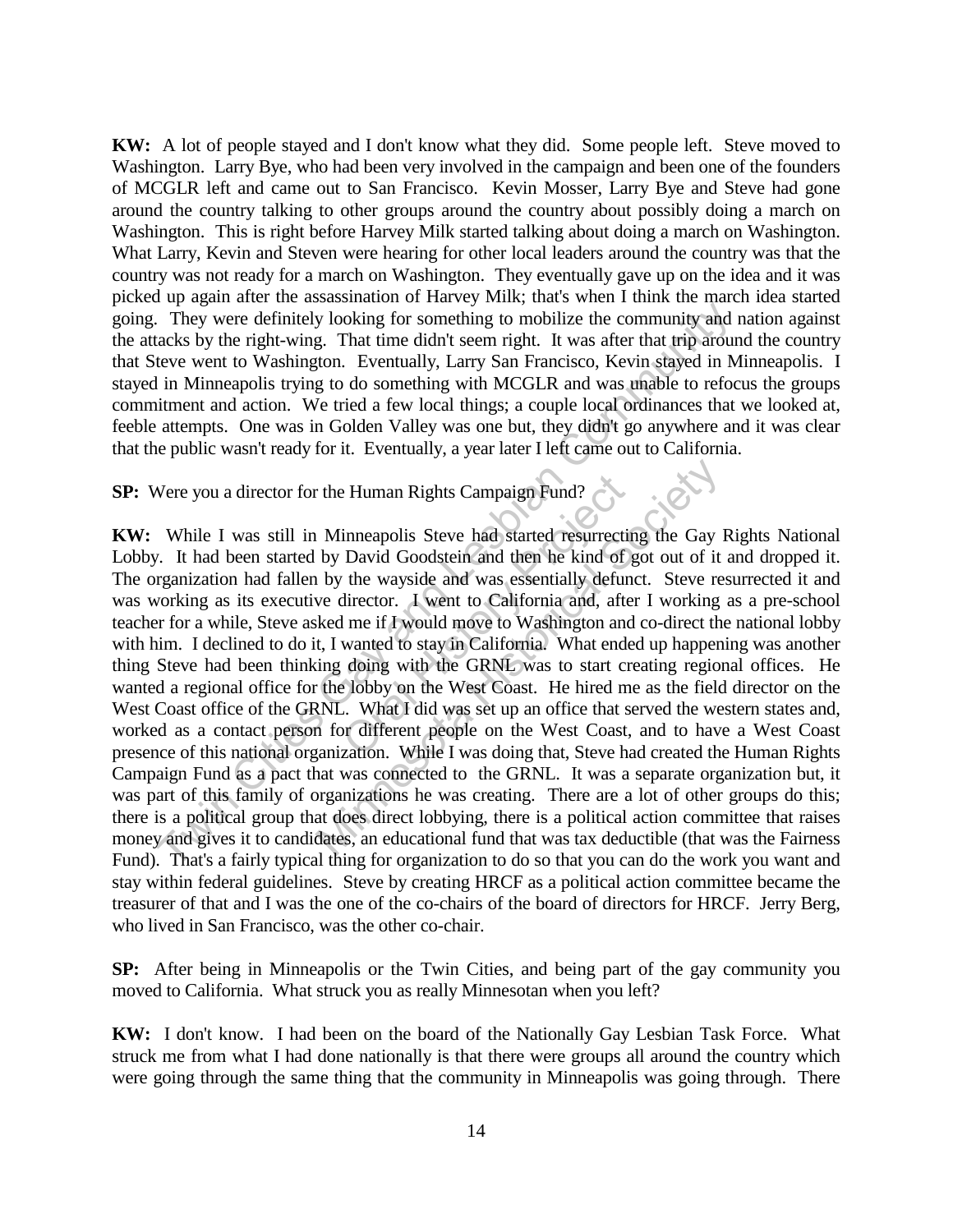was actually cohesion throughout the country.

[After] coming out to California, what struck me was the extent to which gay people in the Bay Area, San Francisco, had totally become accepted in the overall community. I've heard this also from other people coming out to both L. A. and San Francisco. In Minneapolis I felt like I was a person definitely on the fringe of society, seen as the lesbian or gay person people knew. That seemed to be the main thing people saw in me. Coming out to California it was not much different than the color of my hair or what religion I belonged to. My gayness was recognized as part of me, not like the identifying part of me. I really felt like I was taken for what I was, not who I was. It changed my opinion of who I was and I saw myself as a full person rather than a lesbian or lesbian activist. I was able to see myself as a full person because that is how other people saw me. It was very freeing.

The other thing that struck me in San Francisco was the great numbers of gay people. I was use to thinking a march of demonstration of a 1,000 as a phenomenal success, San Francisco Gay Pride parade would be 2,500. Straight people would line up and bring their kids to see it. That was something I hadn't expected. I was very struck by when the Gay Olympics in San Francisco, the city put extra busses on the line to take people to the various events. There were rainbow flags that the city had hung. The government of the city would fund part of the money for the parade. The city genuinely counted the gay community as their own and as people that were completely and fully a part of the community like any other minority in the city. is the intertion of most and a specifical gay of the state of the dentifying part of me. I really felt like I was taken for what I was, not ed my opinion of who I was and I saw myself as a full person rather than a lest to The proper would line up and bring the<br>ght people would line up and bring the<br>l was very struck by when the Gay Olyr<br>to take people to the various events. The<br>ment of the city would fund part of the<br>v community as their ow stration of a 1,000 as a phenomenal success, San Franchinal traight people would line up and bring their kids to sel. I was very struck by when the Gay Olympics in Saline to take people to the various events. There were ra

The other thing was because of the great numbers of people in San Francisco, the political power that the gay people had and the extent of the in-fighting among the political gay organizations. I was used to Minnesota and Minneapolis were there were internal squabbles from time to time but, it was a pretty unified force. That's not the way it has ever been in San Francisco. Several different gay political groups vying for power. It was interesting.

**SP:** I just have a few questions left, you can give short answers if you like.

**KW:** O.K.

**SP:** Do you know where Lesbian Resource Center started, were it met?

**KW:** I don't know where it started. I know in Minneapolis but, I don't know where.

**SP:** When you became involved with it, do know the meeting places?

**KW:** It was meeting at time at a store front in south Minneapolis and, I'm trying to remember it's exact location. I don't.

**SP:** Do you remember Gay House?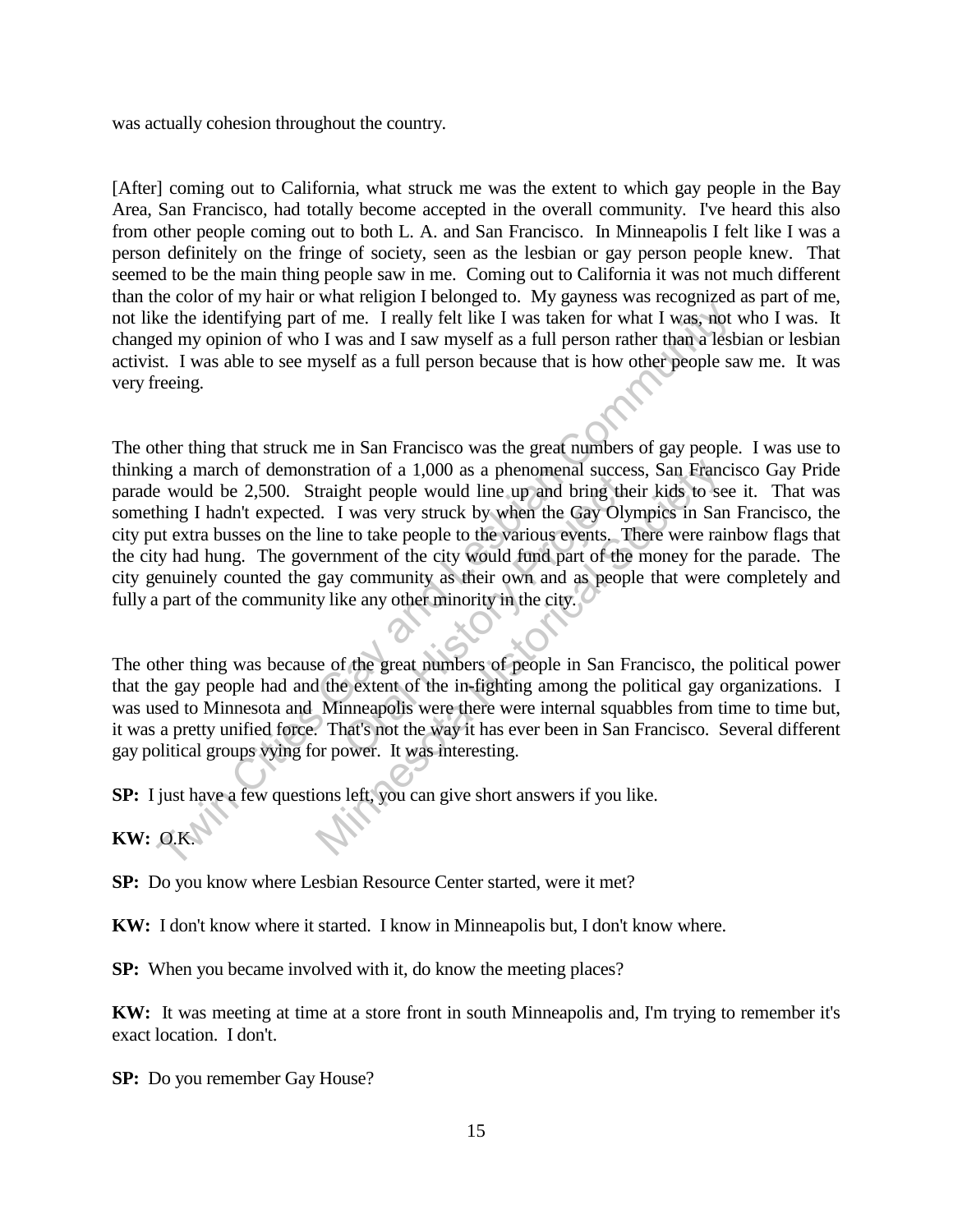**KW:** Gay health?

**SP:** House. It was in that area. I had heard the LRC met there but, some people said they didn't think so.

**KW:** It might have, there was some kind of health collective. I never went to their meetings and I was not involved with them. A person you might ask is Craig Anderson.

**SP:** O.K. I'll write it down. What publications were you aware of at that time that were for women but, also addressed lesbian issues?

**KW:** There was one that was called *So's Your Old Lady*.

**SP:** I get it. What kind of publication was that?

**KW:** I think it was a newspaper format that had poems and articles by women. I can't remember who printed or published it. There were some little poetry magazines that were published from time to time. *Off Your Back* was pretty popular then. Final that had poems and attices by<br>There were some little poetry magazine<br>is pretty popular then.<br>wer, do you remember something called C<br>Maybe I'm just not remembering it.<br>er publications for the gay community at informa

**SP:** There was something *Flower*, do you remember something called *Gold Flower*?

**KW:** That does not ring a bell. Maybe I'm just not remembering it.

**SP:**Were you aware of any other publications for the gay community at that time?

**KW:** Not for the general gay community.

**SP:** Any specific ones you remember?

**KW:** There really wasn't much in the early, mid 1970's. *The Advocate* was around then but, I never really read it. In the real early 1970's my recollection was there really wasn't much. *Gay Community News* was around but, it wasn't easily available. Toward the late 1970's it was more common that people would have a copy of that. The interior of any other publications were you aware of at that time that we so addressed lesbian issues?<br>
There was one that was called *So's Your Old Lady*.<br>
There was one that was called *So's Your Old Lady*.<br>
Think i paper format that had poems and articles by women. I<br>
t. There were some little poetry magazines that were<br> *Clower*, do you remember something called *Gold Flower*<br>
bell. Maybe I'm just not remembering it.<br>
other publicat

**SP:** O.K. About communes, did you ever hear of any?

**KW:** There was a women's commune that was out in the country, I'm not sure what city but, it was north I believe. It was something about one woman owned the land and somebody else. A collective was running it but, the people who were living on the land and taking care of it were not the same people who were owned the land. There were women who went up. There had been a house and a barn. Something happened during the winter and the house burned down so, I think what was left was a barn. Women would build shelters and tee-pees and live there on the land. They would bring food in bulk up there. I'm not sure how they made their living up there. I'm sure some of them were on government subsidies. But, the was a small group of women who lived in a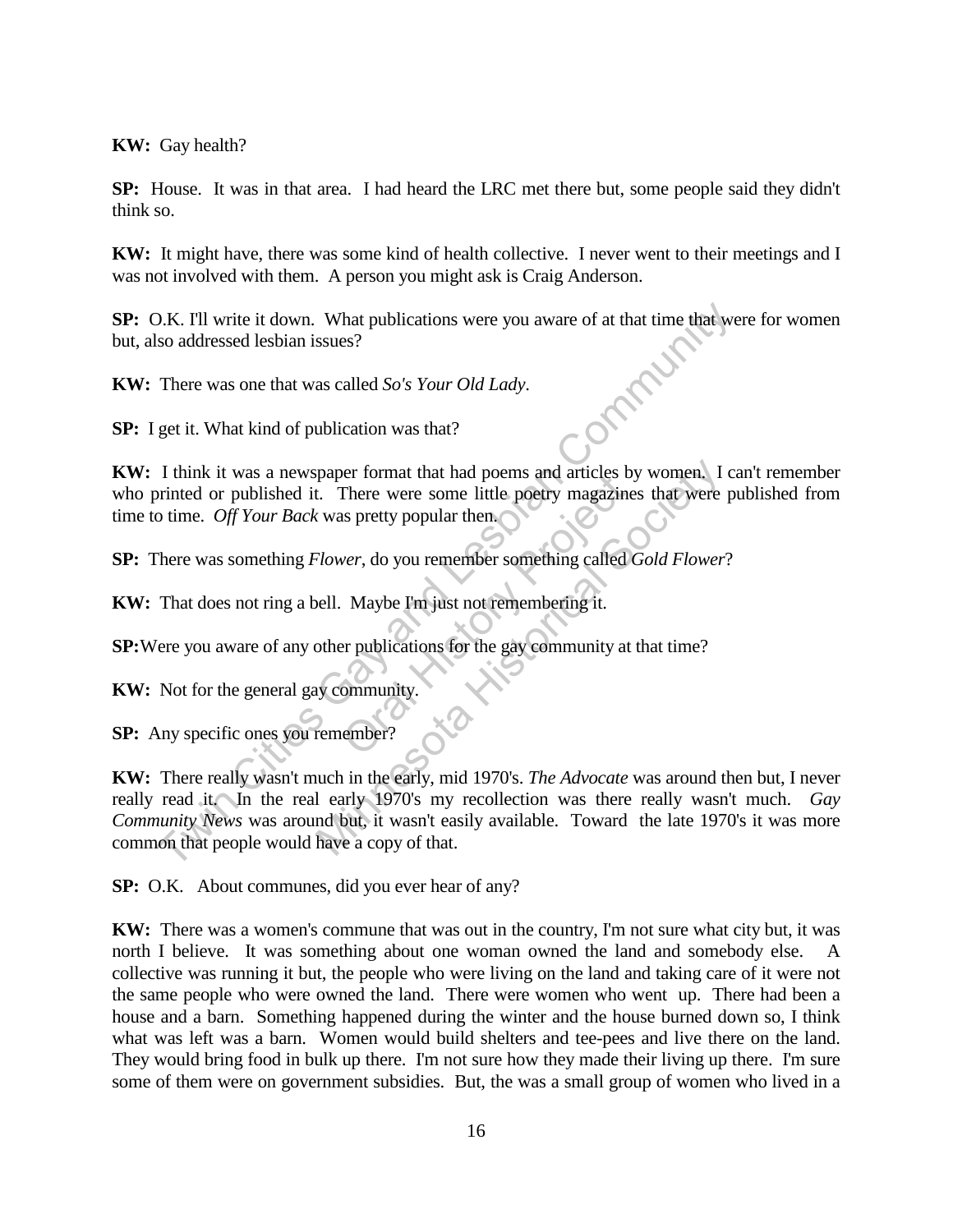collective or a commune.

In terms of communes in the city, I'm sure there must have been some but, more like a few women living in a house as roommates but, not as a commune.

**SP:** There were a few houses around that were exclusively women.

**KW:** Yes, but they weren't like group homes. They were just people living together, they were roommates. There may have been some I wasn't aware of but, I wasn't aware of any that I would call a commune except, that one group up on the land.

**SP:** Some final questions. When you admitted to yourself your sexual orientation, how did you describe yourself with a word. Did you say I am gay or lesbian? Example except, that one group up on the land.<br>
Some final questions. When you admitted to yourself your sexual orientation,<br>
be yourself with a word. Did you say I am gay or lesbian?<br>
Lesbian.<br>
Unkt would it mean if you s

**KW:** Lesbian.

**SP:** What would it mean if you said I was gay?

**KW:** I like the word lesbian because it was more woman oriented.<br>SP: Was it in popular usage at the trace of the set of the set of the set of the set of the set of the set of the set of the set of the set of the set of th

**SP:** Was it in popular usage at that time?

**KW:** It was in women's circles.

**SP:** Did you have difficulty getting people to understand what it meant outside of women's circles? The Said T was gay!<br>
Croate it was more woman oriented.<br>
that time?<br>
That time?<br>
Consider that time?<br>
Consider the visibility but, I don't think it was due to the visibility but, I don't think it was due<br>
tin the mainstrea you said I was gay?<br>
a that time?<br>
e at that time?<br>
cles.<br>
<br>
setting people to understand what it meant outside of weart of the visibility but, I don't think it was difficult.<br>
De in the mainstream knew what it meant?<br>
sti

**KW:** No, I think that was part of the visibility but, I don't think it was difficult.

**SP:** Did you think that people in the mainstream knew what it meant?

**KW:** Yes.

**SP:** This may sound simplistic.

**KW:** Sometimes the words would be "women loving women" that was being used but, the term lesbian was specific to women. I think people understood that.

**SP:** The question I had for you was, Do you know when the word lesbian became used rather than gay?

**KW:** No, I don't.

**Dallas Drake:** Can I ask a quick question?

**KW:** Yes, and then I need to go too.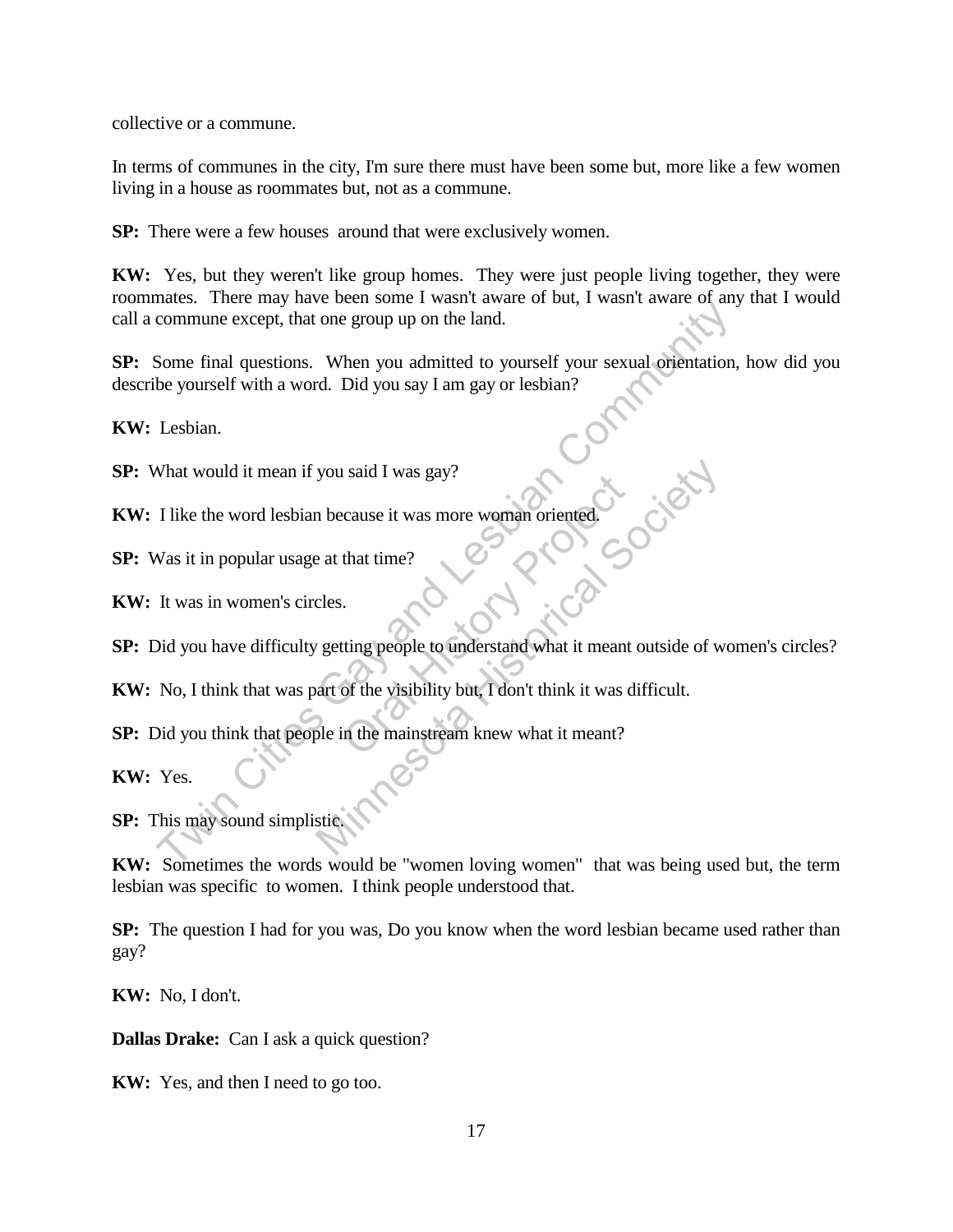**DD:** You mentioned when we talked about Jack Baker that he was kind of an outcast of the community. Can you think of others who were kind of pariahs or rouge personality within the community?

**KW:** Pariah? Tim Campbell was often seen in that kind of a role but, nothing like Jack Baker. Tim had different ideas then other people but he wasn't working against the community. There was a feeling by many, many of us that Jack Baker was working against the community. I don't think of anybody else who I would put in that category besides Jack.

**DD:** Most of the legislative agenda came through the DFL, is that right? Where there any people working within the Republican Party?

**KW:** Yes, there were people working within the Republican Party but, not to the extent of that of the DFL. The main push was through the DFL because, that is where it was likely to get any passage at that time. Most of the legislative agenda came through the DFL, is that right? Where the gas within the Republican Party?<br>
Yes, there were people working within the Republican Party but, not to the exert.<br>
H.C. The main push was thro

**DD:** Can you think of any name of people?

**KW:** I don't know how open the people were at that time so, I wouldn't want to say without there permission. It was a lot harder to be open in the Republican Party than in the DFL so, they tended to be pretty closeted. e of people?<br>
the people were at that time so, I would<br>
to be open in the Republican Party than<br>
ple that you knew at that time, what wou<br>
ere were people under eighteen and in th<br>
ut, it covered the whole age range.<br>
l, d name of people?<br>
en the people were at that time so, I wouldn't want to sacked to be open in the Republican Party than in the DFL<br>
people that you knew at that time, what would be the yo<br>
; there were people under eighteen

**DD:** As far as age range of people that you knew at that time, what would be the youngest person?

**KW:** The whole age range; there were people under eighteen and in there sixties. Most of them in the early twenties and thirties but, it covered the whole age range.

**SP:** This just came to my mind, did you ever go to bars?

**KW:** I did. That was not my main way of meeting people. That was a social meeting people but, that was a social meeting place so, yes.

**SP:** The main way of meeting people was...

**KW:** Through the bars, through the LFOC and then there was a Women's Coffeehouse that had been established that was a non-alcoholic and met on Friday evenings, I think. Also, just through friends.

**SP:** That's all the questions I have. I want to thank you. This was a great opportunity, people here don't get to talk to you very often. This will be available at the Historical Society.

**KW:** I hope it's helpful whatever is there.

**SP:** It's good to get your perspective because, you also knew Steve Endean and I think better than